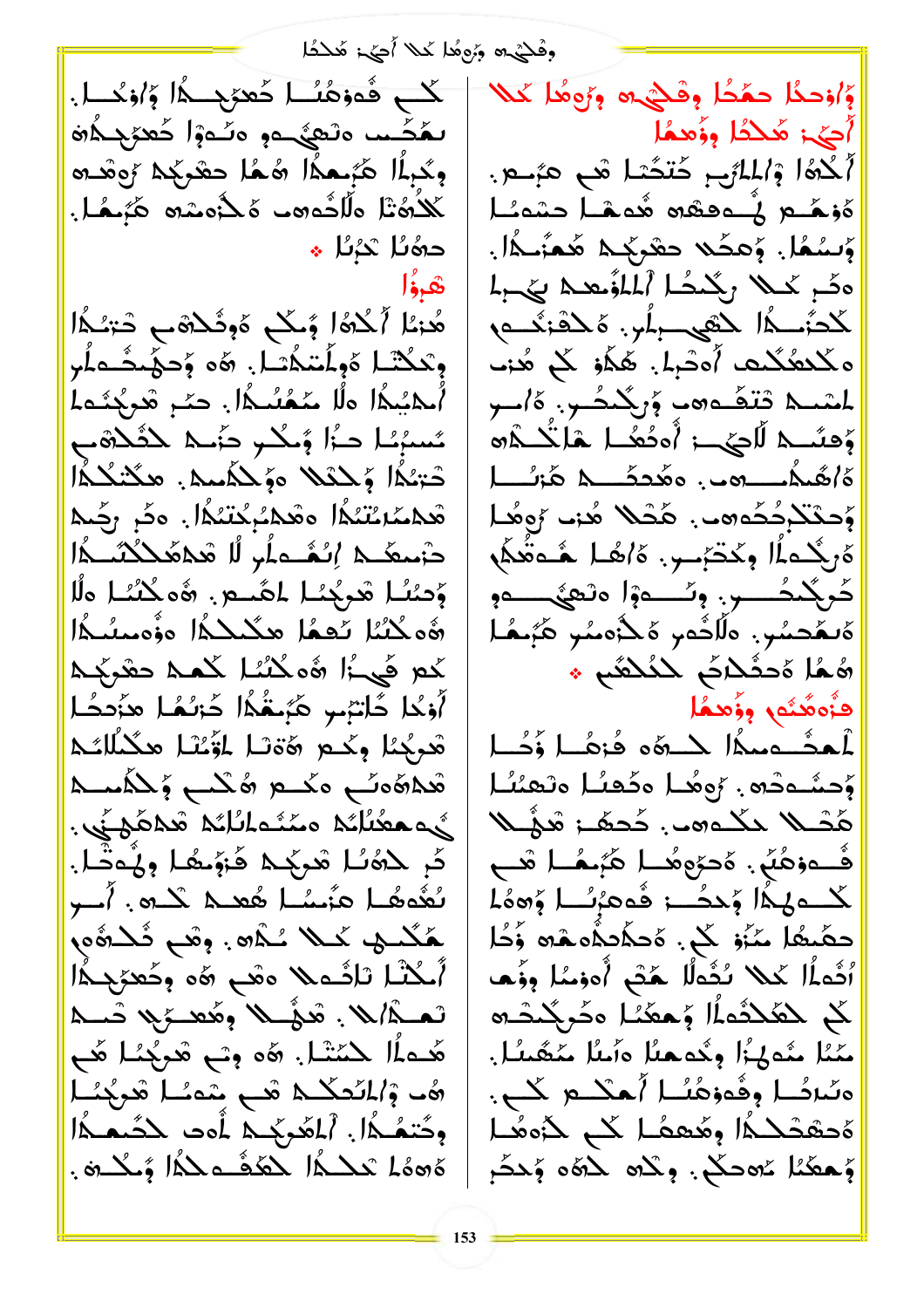ويُوصِعُ وَكَبِئًا وَهُمِ مِوَا. خَصْرَ جِمًا وهُمَّنْكُمُ فَضَيِّط وِتَمْسَوْبٍ. هُدُّكُلا وتَــــــــــه تـمكَاهكـــــــــــم إوّْا لِيَتْكُتَــــا وُهزُورهُ مِهْ وَكَبِمُلْ هَدَي هُذِ وُمِمُنُكُمْ هُثُما هَٰحثُــلا وُزُــمِ ٱهۡـمَــده مْرِيَٰتَـٰا ۖ ىجَتْا ەھَكْدَا. ەْݣْ١١/ ھُىُا وِفُەوْھُىُـا بەشىگە ، دېمەزكىگىل ۋىكىگە ەَحعَّةِ تَـمَـمُـــــــــەُ مِ مَحقَّــتِ مَعْصَدِهُ مِ مَحْمِسُـــــــــةُهِ، وحُمَّتُحُــــــــةُهِ، هُحقَّقَلُّمَّهِ ۖ فَرِ بِّ حَمَلُهُ هِنَّمَا كْمَلَا \$كُمْمٍ تْعَوِيْتْنَا \$كَمْهُمْ وَهِيْفَمَّتْتَ هؤا وُوْهَا حَعْدِكُمْ أُوتِسُكُا حَكْمَتُ وِلًا حرُجُـا هَوِلًا أَهتَـٰمَاًا كَٰحـُزًا وَۡـكُــرِ هَّزُوْلُم تَعْرِيْكُمْ لِلصَّحْدُ لِلْأَهْلُمْ. ݣَاهْهُ كُتْنُهُـا مَعْمَدْـا مْبِ حَذْهِـنَـٰهُا ههْدِيَكُمْ إِوْزًا وِهُمَوْهُمْ . هَ وَهُ أَهْدِيَكُمْ ا مَكْفُمِ كَمُلُرٍ. وَخَرِّهُا وَتَـْعَـزُا وَّهُ وِدْه کُمْ أَحْذَهَأُفْ هُنْم كُلُّه حَوْجًا ۖ لِهُ مَ وَحِمْلَ وَهُمْ أَلْمَ يَحْدَ لَلْقُووَهُمْا لَمُاتَىكُمَا كَنْـعِمَّةُ شَرجُنُـا وِلَمُوْلَب وَّعْلِلۡتَـٰعَلَمِهِ. هُبۡوَءًا شَى شَرِيحُـٰهٗ هَٰذِهِـٰٓۥَٰٓا لمُعوفوبُ حَمْرِجُنُه أَمَّ لِمُعَطَّلِ لِمُعَاظِمِ وهَجَعْشُومُكُلْ. وَتَحْصَبْنَ اوْأَلْ وَتَحْيَىكُمْلْ هُه وَهِدَهُما هُم وُوَّا هِ مَعْ هُرْدُهُ اِ الْمَاهِ وِٱلْمَاءَةِ مَا وَلَا مَا يُمْلَكُمْ مَمَا الْمَلَىٰ الْمَدَامَةِ مَا ا هَبِنَعِكَالٍ وَحَكِظُرُهِ وَمِسْبُبُو أَلِي كُلِّهِ ہُہ وِجَبِ بِسْبِهِ كَعْرَجِيكُمْ وِيَّةُ وَ ؤُااُنُنَا. لَمُعْ هَجِدْهِ ۖ جُوْااْ وَرِجْحَتْهِ هُدخَمِ مَتْنَا. وِحَاتِرُهِ هَدَ هَلِي هِذَبِ

ةُوابُوم حُدْرُهُ هُبِ وَّهُ هُدَا وَّحُسَا وهُه لِمُعَاشَى هُرِهُمَا دُرِ وِبْ تَحْمَلُهُ هُدَّــه لِمُدَوَّهِ, وَهُنَّــهِ وَجَرِيْهِمْ بِ مَّنْـا حَنّـرٍ هُوكِنَـا وَالْحَـرَهُ وأُو حـزًا وَّىكْسِ حَصَّـبِا. هَبِعُمَــدْ قَعِهُــَـا أَهُىعــد تَــد كُـــر كَــهِحْـدْدًا. لحدُنُــم وكُتُوهَــل ككَـــبِط أَنـُــم وَٱٱتُلۡتُـٰهَ ۚ. وَحَكُفُوهُنَا وَّحُـا ۚ يَٰكُنُّاْ أَ تَعتُم، وُحتَمُّدَ لا همُسُلَّ وِحْتِهِ لَكْتِر ەْݣْݣْݣْلا. خەشمىر ھەمگە بالدېمىز. لمَعْدهَا هُم هُبُوْءُ هُؤُلًا فُدوَهُم كَعُمَا وُحُكَّى هُد هُدِوْبٍ. وَهُلْتِرُه هكَّبْه مِّتَكَّا لمُعْتَدِهْ! حَعْدِقْ بِ هُحعَذِهِ أَ. هُحعْدِ جُمُّے أَهِ أَحدَّ ـ ذَا مُعْطَرُ حَقَوِيَكُمْ مَعْدَلَ وِهُـهِ فَ. أُسو وَحَكَّصَــمَدًا ۚ هَارُّٱ۞ وَرَيْكُنْدُا وَّنْشَارُنُــو فِهُــع لَمُـــع. حالُوذُـــا وَحُعَدُّـُــا هُحعْدِيَكُمْ هَٰٓبِدَٰۥٗا هذَه حـٰۥُٱٱا هَٰتُـٰا هَــِ لِّـٰٓئُكُمْ أَكْـدِهِ كَاسْبَرْهِ . هَـحْقَتُـٰا وقُدومًا مَكْنَب وضَرِ كَعُبًا قَوْمًا اللَّهُ معهَّمْه وَحَـٰهُا هُم معَةُمَّا مَّتِهُـا هُلاَنُحِمَّبِ 2009. مَعْكِيلا حقُكْلَة كَيْخُلُفْ وْتُدِجُنُا. كَعْضَبِا ݣُدْهِ وتدشير هُتعلمُا وهُبعُلا حغْرِجُلِهِ هُعزَّىكًا وضُلا وِتَّــه مُــأَوْ هِوَٰا قَبِ مععَّمَتُل کُ; هُدِيَّاه مَدْمَمَّزَةِ وَهُلَّ. هُــم هُــ هُــ;هُٰا هُهُّــه لِكُما . هضُــلا وتحككي وه أقم هكا تعديها اوەُا ەھُلْما. ھُکُمُّا ە/ُف ھڪُمُّ آھنُـا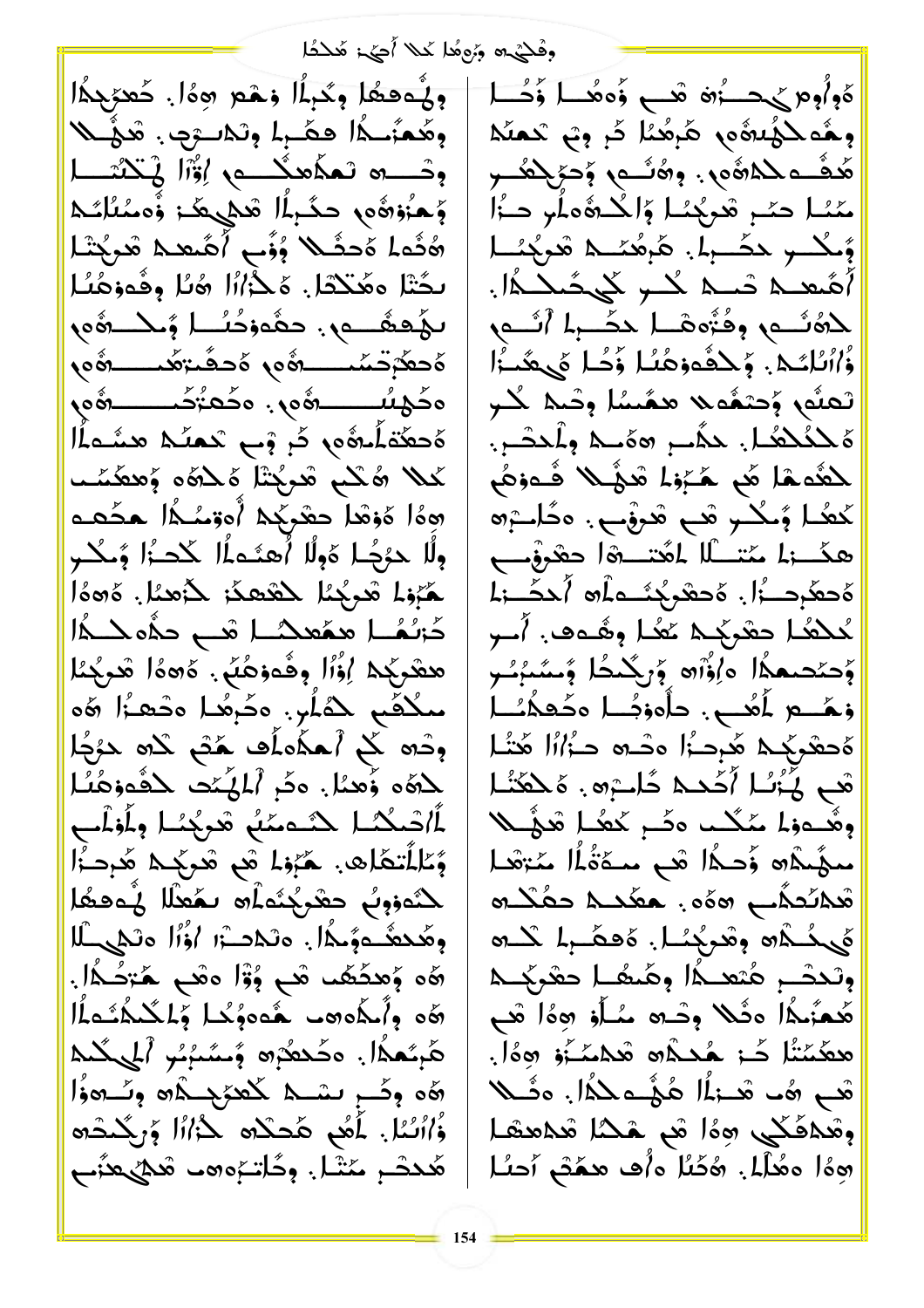حسّنده وَّحُـاً وَرِيْدَحُـا مرَّحمَّتَـــ, ەخَلتۆەھب ەَجسُندە وِرُوهُا هُرِيَّھَا ەھُ;ئىُّا. ھَھُىھُىلُ كُر وقْع قُطْرُهُ) حكْدِحُخْط هُدَّىٰٓ عُمْتُ مِنْقَدِيْهِمْشَا لمَنّزو كُلّ. هُ كَتْتَهْا هُاتّنْنَا وِتَّعِمًا هُوهُوسُا هُوِهَي أَلْمَلْكُ هُدَا مُنْسِى. هَ كِشَمَعُتْنَا هَتُمِشَا وِكَاوَحُا سُكِبِ لمَكْهَلا مْسِ كَكَتْمَلّْ. ه مْسِ هُعْمَلًا هَكْنَنُا وَهَخُوْلًا وَهُمَا لَمُهَأْمَ كُلِّ. وهْمٍ حَعَّدُوْما أَقْل هَهُ;هَـٰه ۖ حَثَـٰمَاؤُا وَوَهُمَا أَوْسْـما كُلّْعِ. هِمْعِ مِنْهُهُـا هُؤُــهِلًا مِعۡدَدُنُــا ۖ وِمَّبَّنِــبَ ۖ أَهَـــُوَهَــ كمسرةَ مَكْتَدْ: أَا أَهْتَسَكُمْ فَي حَلَا هُــوَمُّرْسُمُّا وِتُقَمُّكُو لَمُسَى هُنَّـو. هِ مَكْسَلًا الْمُنْشَرَا الْمَتَحَمَّ مِنْهُ . ەقىم ھە مىگىسۇا قىرۇسا ەقۇمگىل ەۋْمۇمىسىھ مۇقسا كىسى. مىمھىرا ومَّدَدُه وَجُبَرِ هُـَزَى وَالْكَبَى عَقَـمَــدَ<br>هِمَّسُــا لَهَــلَىٰ كَـــ وَكَــقَدِلُوَّــداُا وفَيْءَ وَوَهُدَهُ الْمَمْا كُلِّمَ وَمِكْفُدُه ەۆجھەلمە ئىشا ەخمئىچى بۇ مۇ كَعْدَهِ . هَجْعَرَجُكُمْ تَعَكَّسُمَّا وُّاسُحُاً تسرًا حُمكْعْدِهِ وَوَحِعْدِهِ يَعِكْكُمْ ەُحغْرېْتُەلُە كْعْدە شى كْعُىلُو لْكُات. وَحُعْرُجِكُمْ وَكَبِكُمْ الْهَبَ أُووَحَكْفُتُمُا ودَّده ترًا المُحسَّده بالله لِمُحْدُهُ/مُحْ. ەڭاتىسەرەم ەڭھىسى كىسىر أَحُسار ھزَمھُنُا. وَالمُؤَكَّمِكَ كُمْ جُرِيَّكُتُ

ثَكْلِثُومٍ وُّأَا الصَّبِّتِهِ وَالْكُلُّفَتَا. وَقَبَّ هُوَصًا هَٰصًـــا وَمِعُــا هِتَعَنُـُا وِمْبِ حٌمهُا. وإِوْٱا إِمِنَّكَا فُنُوهُمْا أَحْكُم كُم، وحْده نْرْمْدا لْمَعْزْهْدُ الْمَ ِكُدْهُمُ اللهُ- وَثَدَتْهُ وَوُوْوِوْاً أَوَصُـٰد*ُ* مَحْقْدا خْھِتُرْسْدا وَاوْحَدْ كَلّْ أُوْحُدا وِكْتُمُلِّي نَكْوُدًا. وَهُمُّا وِكْعَرَّجْدُه ووَهْدًا هُبِمُهُما وَاسْتَدْمِ كَبِ ىُغْدەھُلْىُدْ ئىغْسەمدا ھىغىسُسا ، ئ وأَسْكُوهم وَّسَعُدُا وِسَتِّبِ ٱلمَعْنَفِينَ. كُمِكْدُ مِمْسًا هُو وِدْهِ كُحِبْرَه لِحُقُومُكُمْ خَعْرَجِيْهُ وِتَعْمَكُعْبُنُتُمُا حؤٌءِهِمَ وَمَدَا وَسَنَعًا حَقْرَبُهُم كَجِلًا هُجِمَّىًـهِ. هَزْهُـــەەب ەتْــە لَاهُه وَمِكْدُهِ أَرَيْكُتْ هُيَّبِئَبُّ. ەدە مْآىلُ ەھھَدَّىلُ ۋەمْئاگَـد. وهب سُـوتَـٰهُـلُمُ هَـٰهُـٰہُـٰدُلَّـٰـٰہُ وَمِنْـٰہِ کَـٰہِ مِنْـٰہِـٰـٰلِمَـٰـٰلِ هَ ُهُده و هُدَفَنِكَ . كُمْ أُقْبُ لَّا أَمِكُوهِب تَنْعُلُ وَمِئْتُلٌ. وَٱلْمَلَا وَٱشْعَلَٰلَ وِهْمِ هَمْدًا وَحَتَدْرِحُحْا هَٰذَكَرِكْتَا. ەَحكَتْتُــدُه مَرْمَنْتَــم للفُعُــوَنُـم. ەُقُبُّ كَتَحْدِدُهُبِّ مَحْقُلِبُ ھُدُه أَئنَّى وَدْ هُ هُدَادەؤَننَّى لُدْهَكُمْ أَمْكُم وِهُدَاهَكُمْ وَدْرُهَ . دَّوجِعْتِ مَنْ أَدُّبَ الْمُسَلَّلِ مَّائِسًا وهُمتِدُنْـــا وكَعَــــــم مكَحَنُتَــــم. هَ لِمَشْكُلُ مِ سَمَلاً مِ وَأَصْلَاهُ أَزَلَ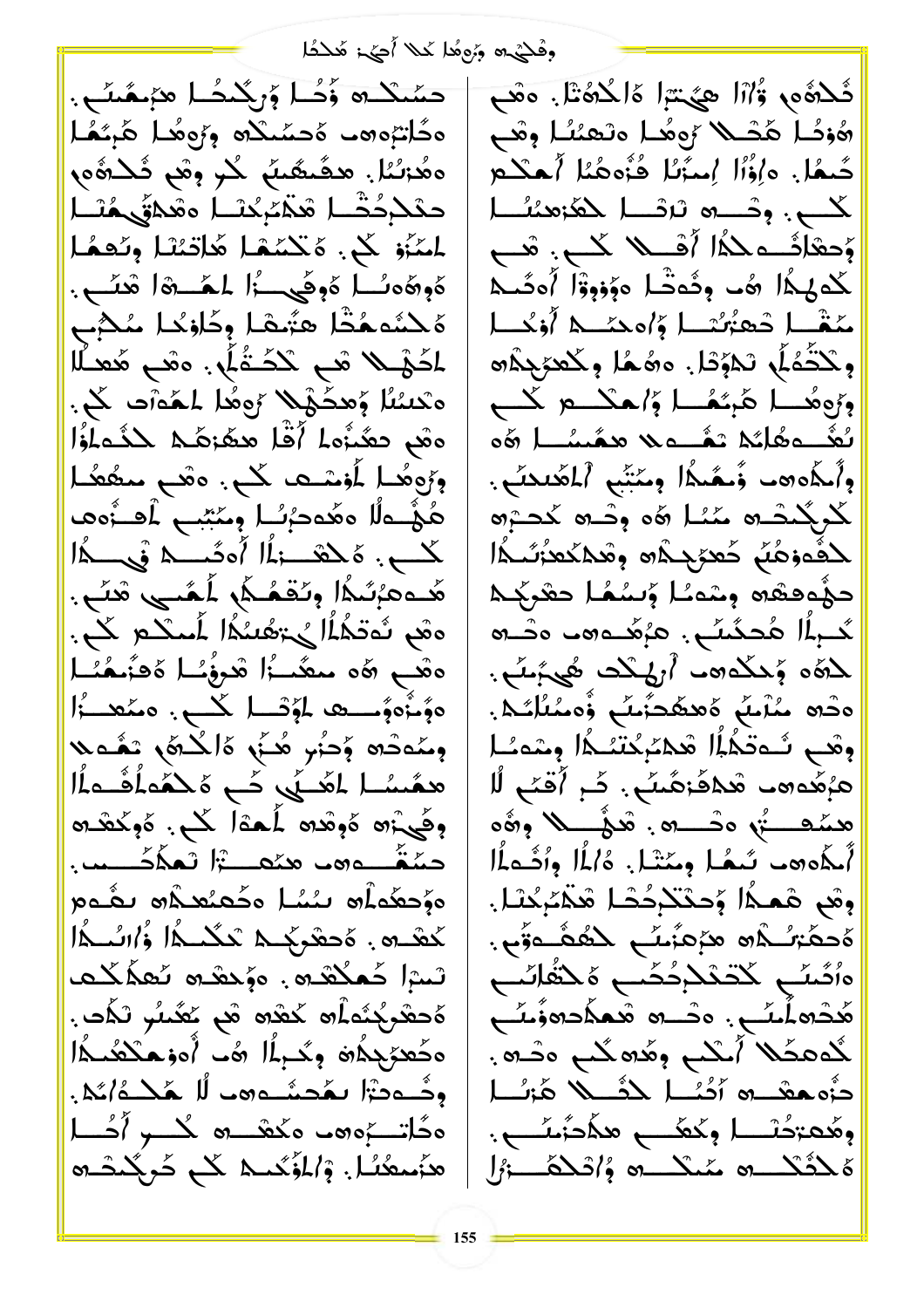وفْحِيْهِ وَرُوهُا كَمِدْ أُحِيْءَ هُحْدُا

َحۡوِيَكُنَّصَٰٓا ۚ تَعَدُّلُّكُنَّبُ ۚ ، وَتَعَوُّلُّكُمْ ۖ رَّهُوۡٓا كُمْ وَوَّى لِلَّكْزِ وِمِنُوفٍ لِكَلَّاهِ وَهُكْزَهِ ثم منْ صَدَّمِهِ وَالْمُسْمَعِ لَهِ مِنْ الْمَسْمَعِينَ مِنْ لَّاحُدهُ! وَحكْده صلَّى الْمَلَحَدُ . حَحِفْ: ىگىھ ەتلاككە دۇئا . ۿڔۏ۠ٳ كَرِ كُرِيْكُمُا وُحُكِنٍ حَشَّوْبُاً! وِؤُوسُا وَمِكْسٍ هَبُسُصًا مِتَعَبِّسًا وَ مُؤَسَّلَ هَكْتُكُمُّا وِلْمَحْمَىمُّا هَـرُمْ وَّحْـملُر هِمَّهُمَّى ۖ }، أو هَكَــدًا لَكُــدًا. 5هـ وِلَاكْتِبْرَا ۚ هِئُسِيدًا ۞بِ. ݣُبِ وْبِ همَّسُلِ مِمِّيلًا مِتْعِصِدًا وَلِحُسَّةً . أَبِهِ أَحَكْسٍ هَيعُا وِيَتْنَا لِمَوْتُو وِدْهِ هَهُدَّنِي. لَمَدَّه وَضَرِ أَسِرِ كَمَدَهُمَّا اْلْمَلَكْتْ خُرْهُنْفُتْلْ. هُرْهُمْ أَوُسْفُتْهَا ا هدَرْحُه سُمُّ حَصَّهُ أَهُ وَهْلَهِ ألمعسأم : أبك هُ يُ جِب أَمْكُنُا ا وِحُعرُجِدٌاه وِفَزَوُمِعُا أَلْمَسْوَدٍ. هُمَحَّمِ فُەوْھُكُما خَعْرَجِمْلُوْهِ وَٱوْكُمْمَا. ۞ وِهُـه حَكْتُـا . أَمكَّتُـا وِهْــم أَمكْتُـا حَتّـر وْدُا كَنْبِ أَحْدُمُاْ أَدْرُهُمْ ٱلْمِيلَيِّينَ. أبِهِ هُه هُه وَحْمُدهُ ءِد ٱلْمَهْكُمْ . أَسٍ وِكَمِلاً وَّسَعَ رِيْكُمْكُلْ. أَبِكِ 5ُهُ 5ُهُ هَجُمْلَ وَلِمُوْجَوْعِلًا مِنْحَمِيْزًا وِخُصْعَلَا وهَبْوْ هُنْمًا هُمْ رُوْسُمْ لِمُقْعَلَمَكُلُوْتُ حنْتَدِدُكُـــــــــه = هُنُــــم وحُرِبُكُـدُــــل أَلْمَاهُوْهُمِــدٍ. أَبِــدٍ هُو هُو وَحِسْدِيُــا وَسَمُّا وْالْمَلَوُّسِعِ حَعَجِدْا ٱلْمَوْهَعِيمِ. هُحِشُولُهُ أَ هُو هُكُرْ عَنْتُلَا حِكْوِهُـوفُـأَ

هَكُومُا هَبِيُعُا وَحِكْبٍ مِنَتَّبِدِ ەدە كەڭ لِلُوْاْل وقْدۇھُكّ ەُوڭمىگى ھُمُّا حثَّلاَكُم لمُلْعَبُم \* تحجئوا ھمُسُا ݣْلُرُهُ| وُلْكُمْ. ۞ه وُهكْت ِكْرِيْكُمَّا سِكُفَ فُءِهِمَّى وَمُدَّرِهِ ـأهت ـكْدِكْــَــا تُـمُـــا وِاُثْـــولَا ا كُعِدَهُ تَعْتَبَلَ سَكُدًا مَعْدَلَ وَيَسُمُّلَ. وَحِعْدِيَكُمْ هُمَّنْدُاً. وَحَكَمٍ هُدنت وَّأْسٍ وِأَوْهَا لِمُعَنَّكَ مِنْ دَيْنَ كُلْسٍ وَهُ وَلِرِيكُمْ حَكْمُهُ عَنْيُهُ وَهِ ەتسە كىر تىلە كلگەھۇر رېڭىگىر ھكَعنُدبَّى. ەتىھ ترتىل لمشَلاشى رْتِكُلُاه وِصَعُلَ. ەدْھ تَىْضُرْ هْتِكُلُ. ولَدْهَنَـــــــد للظَّلْفُـــملُر حفَّنْنُــدُّا. ەئھما گو ھُەھسُل ھ هُوهُا هُرِهُمُا وِكْلُمَا فَزُوهُنَّو أحدً مسمًا. لم مَنْ مَنْ الْمُسْمَلِ وَحْكُحْفَبٍ هُـزًا ثَــلا . وَحكَمَّـعـدًا مْكَرِيدًاهَ مَجْمَلُوا ٱلْمُبَعَدِ وَالْمَحْمَدِينَ لحدةه وهُدهَا بدَّنَا رُو لِمُدْفَعَا ومَّهُده عَاهَدْهُ مَالَّكُ حَسَّمَ الْأَمَّ وَٰڡػؠ ٮٚڠا. حُرَحٌ هُم وَمِ ۖ لِكَانَتِنَا ۖ دُكْبِهِ هِوَا. وَكَتَبَدَّهُ مُلْ هِهُدِهِ. هُحعْدِبُهِ هُمْنَهُا أَهُبِعْـهِ . مِنْمَـا كَتْسْرَهُ هَدًا. وِتْرَهْدَا أَلَمَّا لِكَحَتَّتْهُا هُــزُّهوُا وِشَــلا وِتَعــو هَـٰلَوْٓا تَعكَّمْـَـٰل تسَّـوز حتىمـُــا وُيسُعُــا وتَــالَهُــا. هُدرهُوْا هُدوُ لا وُحِسْمِيْ الْمَاءُبِ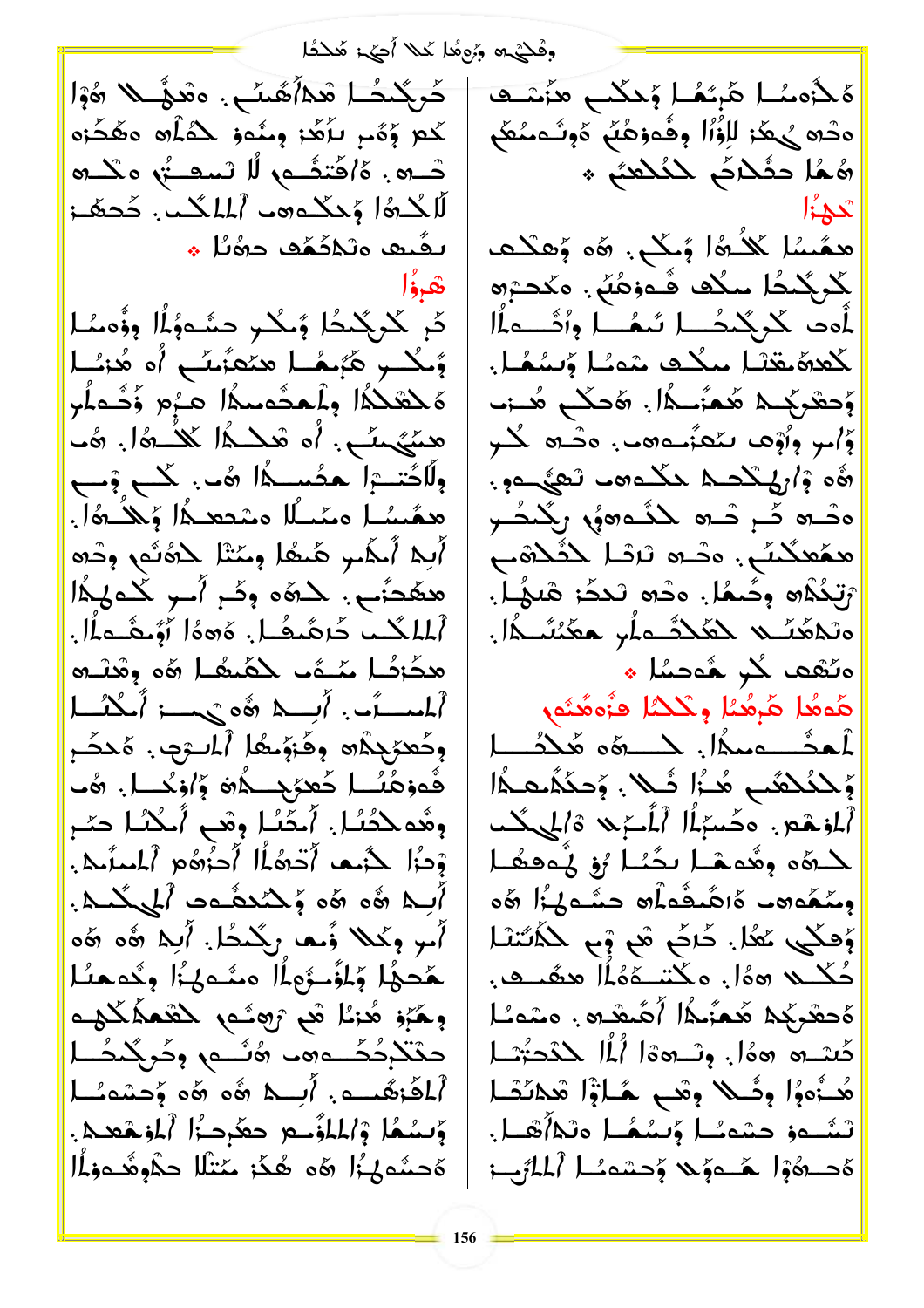وَعَهُنَكَبٍ ثَنِي شَهْلٍ. مَنْسَوُوه صَّحْكُمْ مِلْمَاأُهُم . أَه مَكْهَنَّا ۖ كَثُم ۖ ، وَ مُاْوِ وِدْهِ اْلْمَحْدُو، حَاوَيْنَا يُمِنَ رُأَةِ 50\$ هُدَهَا. كُـرٍ كَفْسُمْ أَنتَرَه من أَثْمَالُ لَكُلِّ لِمَعْكُنِيهِ يُتَّقِيبُ الْمَامِ أَبِيهِ الْمَوْءُ الْمُؤَامِ وَالْمَحْكَمَى الْمَعَامِ الْمَنْسَ مُلْعُدًا. ةُ/لِمِكْم ضَحِعَة لِلْمُعَمَّدُ. كَرِ كَمَّمَّتَهْاً خَاتِّئُكَ وَهَدَّلَا رُوْ 16% هَ لِمُتَنَكِّفُ لَهُ حَصَنَتْ اللَّهُ مَعْدَكُمْ وَوَالَ آبط هُو وكْمْعَنْنْا ولَلْوْكْتُا خَاهَّىفُو مَثْبِهِ. هَڪْمِعْمَ سَبْهَا. أَبِيهُ هُوَ وِلَاحِيِّ زَوَّىعُا وَهُكِنَّا هَرِهُنَا أَسِرِ هْلَكُــدُه رُودِئُا وِذَكَــدِئُـر دَـُــدِمَنُو هجُسُل كَل هُ جَرْمًا جَاتِبَ مَ تَسْرِهُ مِنْ مَكْفَدَهُ . ــــمَّ هَيْرَ كَسِبْلُهِ أَهُيهِ مَكْعَبِّيتِهُ وَهُيَبِهِ هْمِ هِكۡاتَۃٗا وٖۡثَــدُ. هفُـلاهۡــم لَٰےَـٰدُا هكْسِمْ كْتُرْهُ حَرْهُمْ وَسَوَّْةَ تَدْهُمْ تمصَلُّكُ مَكْسَهْكُمْ وَهُنُّسُمْ وَهُرَ كُــدْوْه ههُه. حَتَّمضُــهُم هكــم. ەتىم كىقتىل آلمڭبۇە . ەتىۋىلا شۇا أَه مِثْ مِمَّتْ لَمْ مَكْفُ هُمُسُنُا ا وِلَمَوْسَلاًا هِكْسُسُلًا. وَٰأَوَّتَ دَوَّاجِيَةَ هُتَـٰكُمْ هُمُحِسَّنَٰعٍ كَـٰٓ أُهْنَنَـٰۖ ﴾ أُه خُوهِهَا واوُّٱا لَّا هَذَهَكُكُنَّا. وَرِجُحْحًا مَنْسَا. وِحْسِهِ مَتَّبَلْلًا أَحْذَهَبْ وككتفك ألملت يتملم وأحقفك ەكْتْمَلّْا ھۇھُدەب ھكَرْكْتِبْ. حەمُنْل مُوهُما هُبُسُما وِحْده رُوهُما وُومُنُنُما

ههُم متوسِّدٌ. مَكْمَدَ الْمُحْمَدِينَ لْمُحْدَمُهَا ٱلْمُكَبِّ. مَكَنَّلا خُزْدَتُنَهُ حَجْفٍ. وَهُمْ سَفَقُلًا هُمَكِّلَتِ وَوَاءٍ. هْلِثُم حَدًّا ۖ أُههُما ۖ حَده . وَلَا أَمْلُوْتُم وِلْكُلا هُءَدْسًا لِمُأْثَوْلَةَ وَلَى كَلا هُدهُا وَيُجْ مَلا كَلاً مَا اللهُ مِنْ الْمُدَمُّونَ أُقْعَمُهِ شَيْ شَرْوْبٍ شَمْلَتْسُعِ 30أ كحلاً كَعُصًا. أُصْلاً وَحصُلٍ مَحْمِصًا هِزُوَّا. وَكَرِ تَكْمِلُهُ هُزُمْوُها وَالْتَرَامُلُو وَوُوسِهِ الْمَحْمَدَةِ الْمَسْكَةِ الْمُسْلَمَةِ مِنْ الْمَسْلَمَةِ مِنْ الْمَسْتَمَرَّةِ مِنْ الْ لمعاصر المُسْلِمُ الْمَسْلَمَانَ وَالْمُسْلَمَاهِ قْزَنْكُمْ ، وَفَرْرٍ قُنِعًا وَمِنْ وَوِلًا أَوْقُ حكْمِهِ هِوَا حَتَّمِيهَا وَسَوْءُلًا. وَوِلَّا هَكَــد هَـــ مَنْهُدُ الْهَدْتِــِ هَا ا كُنف مُنْهُنُا. دُفُوهُ أَوْبِ وَكَنُا. كُتِّف (16% مَحْلُونَ وأوصلاته كُتَّفْتُص يُ عَوُفُوه شَـزِياً وَاهِقْـم . شُمشا وْبِ هِمَّــم تَعَــُزًا. وَرِيَكْـحُــمِلَّا ههُشم حقوبٌ ٨ هُمُ اللهُ الصُّرم بْحجّْتُمْا وَسَنْدَوْهِ ۖ دْ هِ مَلْأَهُدَمِ . أَلَمْهِ وَحَـــزًا هُـــع كَـــعه حَشَّمَوْحُـــأَ وْسِلْمَحْتَّفُ وَٱلْقَامِ وَهُنَّىٰ ٱمْسَالَ 16هَ 80) لَكْتَبْدَهُمُاْلِ اهْبُهُمْ أَلْمَلَةٌ مِنْ مِنْ ەممُز دُرە كَعُدْ 1،3مُلاً ھُە سۇل كامىر وَٱوۡٓىٰــــــو 1ہ ٗا شَعْــا مَّـــوا ٱلْمَلَوَّىـــو همُسُل: ثَلا هُم وُبِثَيه تَشُووْ دُه ونَدْأَهْلِ. وكَذَلا هُبَ رَهُبُهُل ٱلْمَلَوُّبِ كَمِلًا يُؤْمِمُ الْمُتَقَدَّا بِمَحْمَدُ مِنْهَمْ الْمَدّ ىنْــــەؤەر شـــــە ، ەنكاڭھَــــەر ، أە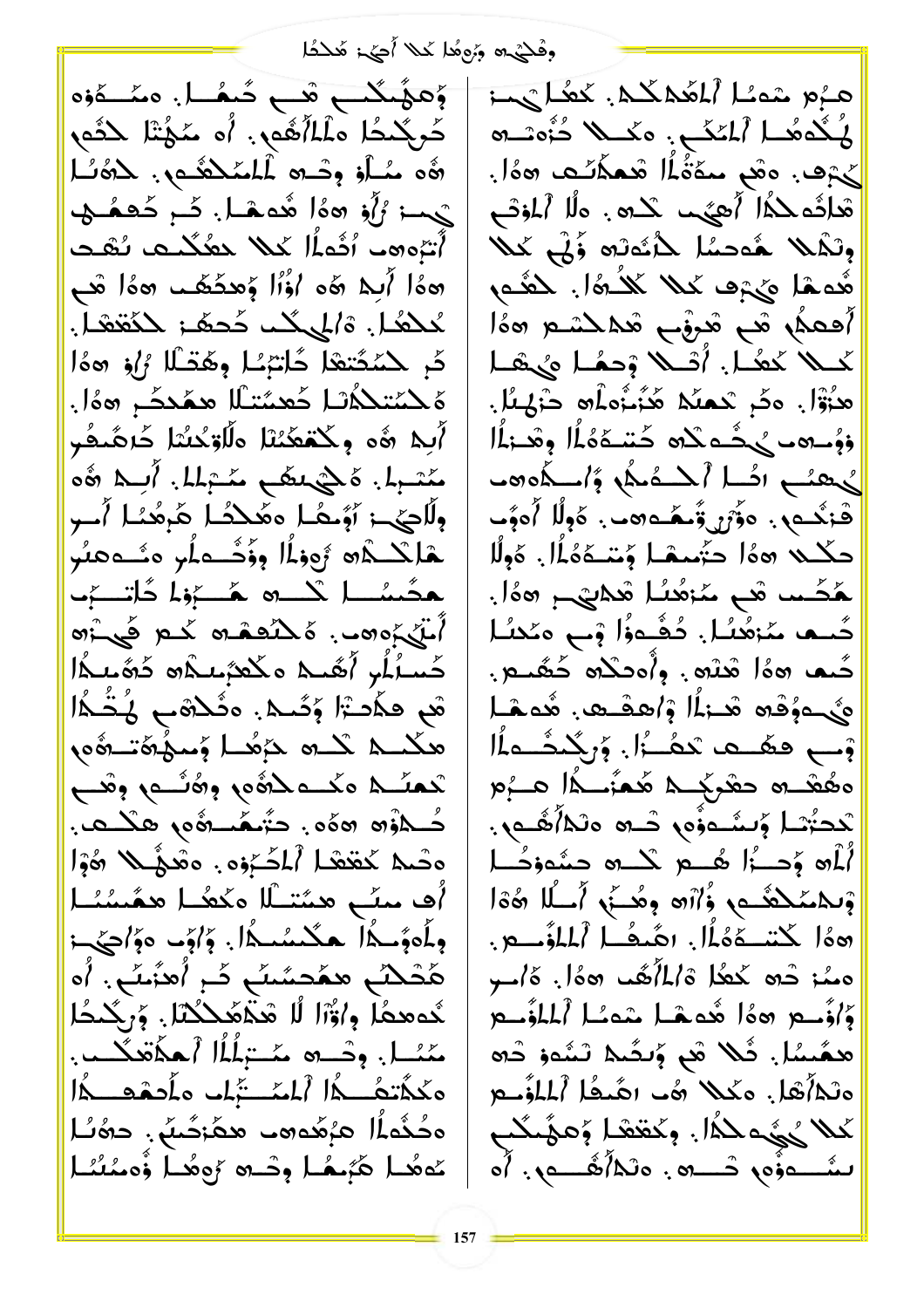حُوصِيًا لَأَدَّا وكُحِيُّا وَجَوْمِيَا هَٰبُهُلَّ. مَبْرِ ݣَلْاهُ! هُنُوسُ!. وِحَمْكُمُ! هِنُوْتُمْا هُبْتُمْا شَدْهُمْ أَكْرُ عُكُووُا وَحِدًا هَكِمًا هِمُوهُنَا. حِزًا عَكَرًا وَجِدْهُمْ هُم مُحَوًّا ٱلْمُكْرِ هُم أَحُلُّ وِلًا ـِهُوَٰٓئًا. وَوُّوۡئًا ۖ ضُبۡطًا وَٱلصَّٰفَ شَي أُحُلُ. بَقْتَ فِي شَيْ دَءُلْ. ةُاسِلَاهِ مَا حَٰذٍ حَبُّلًا وَٱحْلَا هَوَجَّاً. مِثَرًا أَهْهَّمَّال هَجْعُلُا. مِيرًا أَحِذُوماً هِكَكْحُلًا. مِيرًا كَلُّدُهُ مِلَّا هِيُمِيطِ الْمُحِيَّةِ وَالْمَدِينَ مِنْ مَنْ مِنْ مَنْ ۿۑڋ*ؠڵ*ؠ؋ۿٚ؎ۅ۪ٛٮڵٜ؞ؚٷۿۿڞۺڵؠ؞ؚ حەُنُــا مُەھُــا وِكُدەوُنُــا ھِـحُـىئُــا وئـــومآرو هَائــا وهَزُّوهُئــا وَهمَّسُــا كَلّْهُ]. كُمْ وَاحِيْ: هَٰلِكُمْ هُمَّسْلًا ھكَعكْنَىْ. ەُھگىگىنَ ەھْلاَكْمگْنَىْ وتي هُــوف كَــو حُـبَرْهــدًا وهَـعُنُــواًا ەَبْهَّزْ ۚ ݣُلْ حَهْجَٰۥ وِلَمْوَهُمَّا ۚ وَيَسْمَلُو المرْصَـــــــهُ صَبْتَنْتُمْمِـــــمْ مَــْهَــــمْ الْمَــــمْ ويَمْدُه أَنَّهُ وَكَنَّهُ عَالَمَ **ئگرؤا** ھُيِّبَٽُ هُمْڪَشَٽُ هِ هُڪُوْٽُ لُکْر كَلْـدُهُا أَمَـدُ مِنْ مِنْ مِنْ أَشْرَبَهُ أَشْكُرُ . أَمكنا مذهُومُنا ولًا مْدَوَّوْضُلْ. ۞ه وَحِمْسٍ مؤجزَتُ عالَما فُزْهِ هُنكُماً. وَحِسْرُ تَسَّبُّدُا فُوهُنُا فَرْتَعِيهِ لِلْكُلُّطُ وَّاحِبَ «هَا حهُكِثَه أَا وَسكُمْ فَكَاحَتَا. وَلِكَ وَوَا لِمَعَكَلَا. حَمْدٍ هِجَدَا همَّبِئُبُدًا وِؤَمِهِ هَٰلَاتْنَا بِشَكِّ هُمُّوا

هُكُولاً هَدَه لَحَقَقَدَاً هُدَّسَدَاً مُتَبِّبٍ هِ هُدُهُومُهُ جُمْعِ مِنْ الْمُسْتَقَالِمَ الْمُسْتَقَالِ وفَي أَا هُوهُا همُعْنُا نُعَصُّبُ. ودًاتـــبّد دُةتــا هُبْتقــا عَمْنــْـا قىمگەنگىئىن. ەئسە ئاەت قىمئىل هكَهِعُل هُدَهَيْمٍ. وِنَمِوْا هِهُمَا كُحِعْدُ إِلَّا حَمَّدَـٰهُا وَّدِحُا وِقْرِبُهُـا هَٰٓبَهُــا. وِرُاو لِلسُّــواْنِ وَجِــزَا. جَــر هفَىقَىنَے لَک وِتَسِه لَكَانُكِمْ أَهْلَ كَ تَبْسَ مِنْقَهُكُمْ بِهِ هُدَهِ لَلْهُرَّةَ لَهُ *ۊ۫*۠ڡٮۢٮۜڲٚڔ؞ٷڂػؙٮڹڵڔۿڶڵڷڡػٮڡٞٮۜ ەھكشىسلان ەدەئىل ھەھكىل ەَحسَّەكُا وقْتُبْ تُنَهُّ: ەَنَّىھۇ قْتُنْجَە ثَـــلا شَمْحَفُنُــا ضَـمُــاً. هلّا تُحْـــم وَحَبَّيْ هَكُمُ ـــا الْمُـــــوُلِ لُلتَـــبِ حُـــــوهَ . هُحِشَّــوَيُّلْا ـهِعَيْنُـــل: هُحِفَّــوقَوَجُلَا لْلاُهُنُكُلْ كَـُلْلا هِهَّوٍّوْ لَكْتُبُـهْا أَهُل كَعِمْتِ أَلا هُــزَوِ. كَعْتَقِدَّلْ اهْ ەقزتىھ. ەللىكى وقىم ھۆئىل معدَّه صدًّا أَسْسَمَهُ وَ حَقْوَلَ اللَّهُ عَقْدَ تَهَّنُّهُ وَالْكَمُعَدُّا وَمَّع صَدِّ مُتَمَّا أَهِهَٰلَ أَحْتُبُلُ وِضَرِ حَكَّلُوُا هَءٍ وَّحُلُ حمَّبُوءاُا هُدْهَدَسَّىٰ وَحِسَّىٰ الْمَحْمَدِ وَالْمَحْسَ ؤُهاً مَبْ كُبِ أَمْكُنَا وِمَثْنَا نَصْحِيهِ. ءهُم قَـاوًّا وَلَا هُنُـه أَه أَا تَعَهُّـهِ . ەُحثىمُـا وەئـُـە ومْدَفَرْمُــى. ھُـلُا وهُوصسُل وَأَوْوُسِيْدًا تَنْقَسُفَ لَحْسِرِ هُ حِسْلِ \* هُومُا بُازْبٍ وِ تَكْتُا فُرُومُنُومِ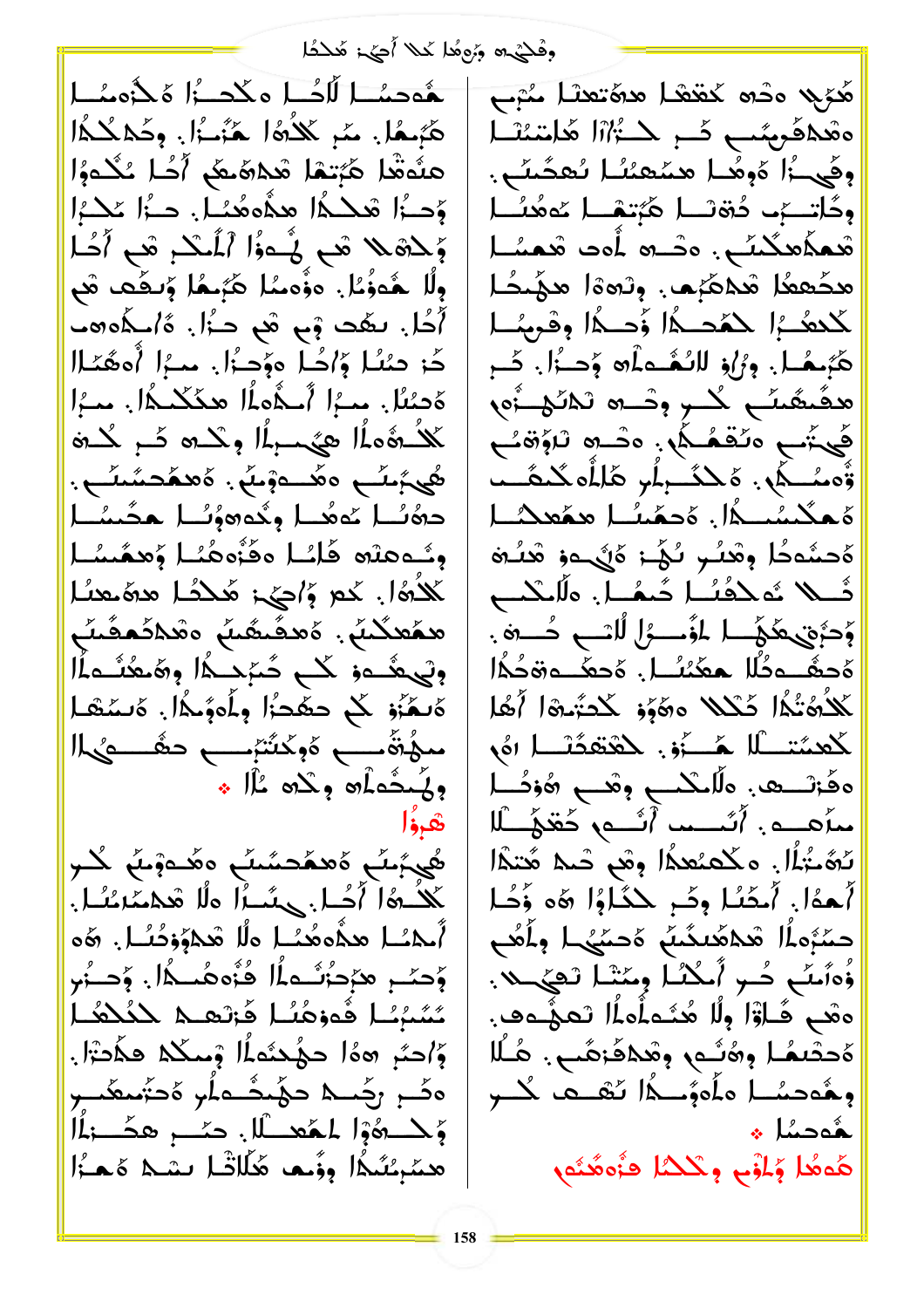وفْحِيْهِ وَرُوهُا مَحِلاً أَحِيْءَ هَجْجًا

ة/لمَنَّة دُهِ. هُنَّا وِكُمْ هُمْ هُنْنَا وِهُدها هِيكِنْنَا وَبِحُبُدءاًا. ٱلمَنْدَهُو ههُا. أَلَّا هُم يُبْلَحُةهم يُخْبَا. وَهُم هُمحْتُمُه مَا كَلَاهُنَّا. وَحَزًّا مُبِئَلا هِهَا ة/هكْكُلا وِهُنَّه كُ; هُنَّه أَسكُوهب. ەقدېئىسىلا ھۇزا جىھەەمئىسىلە آئىسىد وتسأسبوه فعفسها وهؤا كلا وئالم أزارته وده وتلكسوهم هم ثَـــووه تو . ومُرتَــــــــوه وَحمكُمُنُـــا وَهُ كَحكَتْبُلُم . هُنُا وِلًا حَـرُل حَكَوْكَــدُ ه وَّامكَـــوْمُــا وَجَدْهُا بِمَنْــوْمَا لِّاوْحُــا ەُنەڭلىر خُنە. ٱلْلَّ هُنْفَعِ وَٱلْعَنْبَ وِلَٰلَ هُمكُهَا هَجَهُّا وهَ مَلاَّهُا بِشَدْ شَر هَكُمُا هَهُكُمْ خَاوْمُا. هَفْكُمْ لَهُءَكَّا هُذَا أَهُمْ وَهُنْفَ صَهْدٍ. وَهُنْفُطُلُهَا وَْحْدَه حَكْمُلا بِمُحِكِ. هُنَا ولَا فَعِكَمْ الْمَحْلُواْهِ مَحْلاً كَتْعَمُواْ. وَلَا أَحْلا هُزَدًا وَهرَدَزُنُها وَلَى اللَّهَ عَنْهِ هُـدَةَ . أَهْلَا أَهلاتها حُلا عُمَلَطْتُلِ إِسْرَتُنَا وِتَمْلُوهُڢ ۚ خَلَقَ ۚ أَلَّا ۚ وَلَّا خُوصُحُلَ وَوِلَّا ۖ وِزُهُلَ دِكْتِ كَلَّهِ كَعْمَسُلَ وَلِلْهُ وَا أبِهِ وَحَـٰٓ; لِكُـرُهُ لِ. ولَا هـرٍّ; لَهُتِحَـلَ. رُمَّرِيْدَ الْمَنْكَمَّةَ الْمَرْمِثْمَا عَكَّمَ الْمَرْمَوْمَ مَنْ مَنْ ھُ۔ ویُّشُـٰہ مُن کَـُــٰلا مَــِ محَـُـئُــا كلاُ وأي قائم كلام كلاً ومُحدُّداً وِيُوهِنُو فَائِلَ وَدُوهِئَا. وَهُ وِضَرِ لَٰل ملائس من من الله عن الله عليه من الله عليه الله عليه الله عليه الله عليه الله عليه الله عليه الله عل هُهُا أَه هُزِيُا إِيُّوجِهُ حَثَلاً وَوُسْتِع انْمُــا. قَدْكَمقَتَــم حَجُثَــملُـر.

حُدمُه حَـــدُا مَحْـــد مَّبَـمُكَــد. ٱلۡمَـٰٓٓٓٓ لَا ٱلۡ ۖ وَ ۖ وَ اللَّهُ ۖ وَ اللَّهُ وَ وَ صَـٰٓٓ وَ وَ صَـٰٓدَ كْلُهُ أَ. حَيْبِ هُنُّدُوْها لْمُوهَبِّلَا ڵڵڷ*ۿؾ۠*ؗۮۢٳ؋ڡڬڹۦڡۛڡٛؠ؋ؙۏ*ڂ*ٳۻؘڔ حكك لحَاثْها ومُتسْلًا لمعُتسوْه وِهُمطَّتَدُه ما لَلأَهُ تَا. أَحِيْ: هَٰلِكُما هدەً هنگ , هُو وهُرهُئے محَصّ دهَٰ حُثَّــه اُل أَلْمَـٰلَّــد وِتَســأه ونَدْأَهْـا مْــِ دُادُــا مْـمُمْنُـا هُو وهُكْد هِهُمْ كُلْهِ . هَجْمَدِ أَمِنْكِمُ! هَٰدِمُتُکُمْلَ هِفَىغُفْــهِ)ْلَ حَڪُنَّــهِ)ْل هْلِمُمُنُنُّــدًا هُــَزِ لِلْـدُا قُزُّهِ صُلَّــ هِ هُشُوزًا وِيَـقَـمُــكِّي. أَيـضُـَـل وِيـَــالْمَا ەئاھا كْثُەزەمُىلْ وفَى آرە . ەكْ لُا مأكس من الله عليه المسنى بن المسنة حكَوْكُمِيكُمْ مِمَّتْعِيْنِكُمْلِ. وَجَلَابِيَقَالَ وَ كَلاُهُ الْمُلَّاهِ مِنْ اللَّهُ الْمَسْتَرَارِ مِنْ الْمَلْ لْمُوهِــنُّهُمُّا لِمُعْنَــدِهُمُّا وَٱستِ هُكْسَــو لِحْقِهِكَـزِ. هُنُـا وِلًا أَهِلاَتُـِهَا كَـلًا فَهِنُّه هِ هفَمَلَكُمْ هِ وَنُصِبَاهُ وَ لَكُنَّهَ تَعَيُّمُ الْأَمَعُنُمَاً . دلَّه وقع لَجُيمَ مُكُمْ دُهِ . هُمْعُنُماُ | حَبْ هُــهِ هَدْ كْلُهُ حُمَّا. هُه وَ حُفْمِ أُهِ مَحْمَ أَسْمَاسًا هُـوَٰىٰ وَمَزْدِهِ مِهْمَشَا حِبْرَهِ وَجِلْحُدُهُ لِي هُو أَسْهُوْ لِمُؤْمَنِكُمْ وَ وَّاحِيْءَ هَٰلاَئُمَا هِهَٰىهَنَّا هَمْنِصْهِ كْلُهُا وَحُـزٍ كَلَّـهُا. هُنْـا وِهُعِعَــٰهِ كُحْشُـــو هِعَيْــــــــــــــــــــو فِي وَالْمُ ملَمْسُلِ وَضُرُّواْ وَهُنْ وَهُوَ خَيْفَ وَلَمْ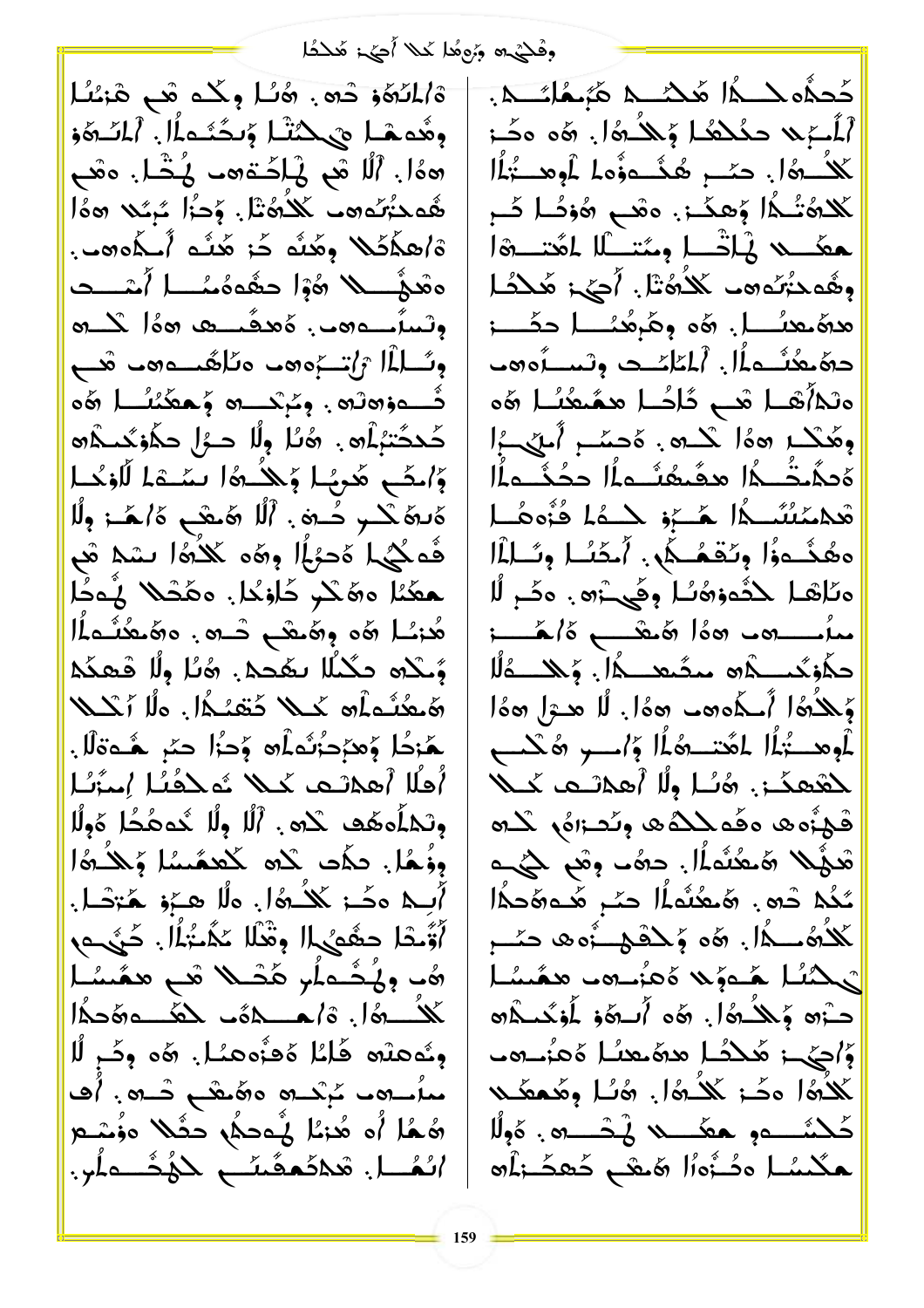ﻼﻳُﻨُﻪﻗَـﺎ. وۡتَــٮ هَاوَقَــا. أَهۡـــــــــو حْتَفْ). دُنْبِ جَرْجُتْ). كَدْت حْكَيُفْ]. كُـهُ/ حْكَمْتْ]. مَمْصُـم لأدُقْنَا لِمُشْعَدِ لَاحْمَقْهُنَا. حُصْلا لِّسْمَعْهَا. أَهنُا لِلْهُكْنُا. وَّى وَّسُا وَّلِمَحْتَشَـا. كَـــمَ حَدُكُمْشَــا. لَمُوَّا حْشَتِنْسْلِ. كُنْسال كْلانْسوتُو نُعْصُلِ. ممّعُا حهُخُماُرٖ حكّتُبْ! وُحقَّده كْمَلَا هُدْرَ دِهَمْشُدَاً وَهُرَّوًّا. هَمكُ ەھُنُــە ئىـــاةا وِّىـمُـحـُب مِنْـمُائــد أَحًا هَجَٰا هؤُهِمًا هَبُعَمَا. تَنْقَفَ كُنِّي هُەھسُا ەلُەوُسكُا ھُـمُـا. ەَھڤَـلاَصُـ لمُلْعَبِينَ انْحَدْأَا وَرَجْزًا أملائسا هدُه هُمُسا وِكَعِمُائِيها أُويَّست ئَــەرەۋە ھَكْتَــرە ۆُلْچَيْـــز ھُكْتُــل. ة/المحقَّسه شَع لَهُم مُصَلٍّ وَٱسْكُمُوهَ ابِهِ مَا الْمُتَعَمَّلُ الْمُنْسَمَّا وَحْدِهِ . اهْمَ وِدِّرِ لَا سألها اللَّهُ هُو شَهْدٍ. وَأَلْعَلَاهُ لِحُهُوَخَّا مِعْقِلِمَا وِمْلَهِ . مِفَيْضُبُ كُــرِ هُـٰٓئِــُـل حَـهُنَــل عَـهُــل وِحْـــهِ وَيَــهِ وَاللَّهَ فِسَْعُلٍ. هُوِشُوهِيُو أَثْنَا وَفُزُوهُنَا بِلْمِعَـٰهِ رِكَتُمَاهُ بِلْقُـُـٰبَةِ سَـٰهَمَلُومِ هِ أَهِنَا هَا تُكُمْ هَقَتْتُهُ الْمُحَافَ كُم هُم نُـهتَكُلُّا وُٱتْحَكَّـرْۢلِ مَاهَـتِل لَّحْمٍ مُوَهُرَا مَعْمَى مَثَلِّكَ الْمَوْسَلِمِينَ مِنْهُمْ مِنْ الْمَرْ ەقچىتىلى ەلمھەلگە ئىكتىتې لِحُدْهُمُـــا وُْمِمُنُنْـــاً وَبِـمُصنُــــو أَهُىلُكُمْ. شُمُّا ەُحثُّكْلُابُ \*

ەَھقىقىلَ خَسْمَىر. حَدْمِدا شَا وِكُدەووُسُـــا وِشَـــدعسُو فُزُّدهُمُــــا. وُلْمُلْكُنْكُ دُكُمْلًا هَزْهُمْسِ. حَمْع تَحْهَـــزًا هُنُـــا وِدْعَعْــا. هُ/حَعْــا وْالمَّحَكْمْ حُثَّمْلُو وْاْحِيْ: هَٰلَاهُا هدهٔ هنا . مهالحکه آلم هندا . حتّ للكَبِلُرِ هُبَ وُهسُلا وِنُلاَصًا كَسَلا هُدُن هُمهُمثا لِحُفُوهُنُا وُلِحُدٍ. ەقئەھىسە ھَب وَّاشْسا ھَھترىُدْسَا هِ مَحْمَقَى مُنْسَا. وهَبِ سَاهُا وِكَعَنْهَا دَّدَ أَبَّدًا. هُولًا لَكُلُّهِ. هُا مَكْسًا وِهْمِ هُوَزُمًا حَهُمْشُوبُهُمْ مِنْ مَحْمَدُونَ وَهُمْ وَوََّـــمَّا كُــرٍ بِـكُـكُــا كَــرَّـكِـكْـتُـمَالَ ومتَّمثُل تُثْمَلًا. هَجُوْمًا كُلْحَنُوا مُسْبُسًا لِمُشْمَوْهُمْ ، مَعْمَلات خَمْشُمْعُدِهِ تَكْلُمُم إِنْقُنُدًا هُفَّتُما كُلِّ. هُصِّر هُذُوْهَا ـأَوِهتُماْ الْمُتَبَعِدِ وَلِلْدُوَٰا ۚ وَهُ هَصَـٰۃ ێڴ؎ؙٲڔۦڷؙڡ؋ۿ۫ڂڶڝ؋ٞٯ دَّمْمَعْدَلَ. هُوْمَعَكُمْ إِنْكُلُومَاْرِ هِذُلُومْ ݣُلْ. مَمّْتُلًا ۚ كُلُّ وِلْكُنَّ فُـُمَّتّْرُسُو. كَالْمُعْطَا رْجِئْسُو. حَبّْكُمْ حَتّْمِعْدَا هُبْتِهَا وِرُوهُـا. هُحثَكْـرُهُ مِ عُـوتُهُا ومَتَبَبٍ . هَٶٖٚڂۿؙۣڂۘ؎ڵؙڔؗۦۿۜڗؙؠڵؠ . ەَحسَّىكْــــو ھُكِيمَــــع. ەَحھُەمُكُـــا مكُموفُّلًا ومْنُــر تَـمـــــاةا للثُمَّنُــُــا وقربه المسار والمستحل المستحل المستحل لشىكەھ . ەڭكئعدە قَزَّەئمىدَّا حفَاؤُوْمُعمَّا بِمَجْلًا شُمْ لِكَنَّهُتَا. هُعْدِ كَعِمَّتْلَا أَهُا كَحَتُّوهَا. هَنَّــلا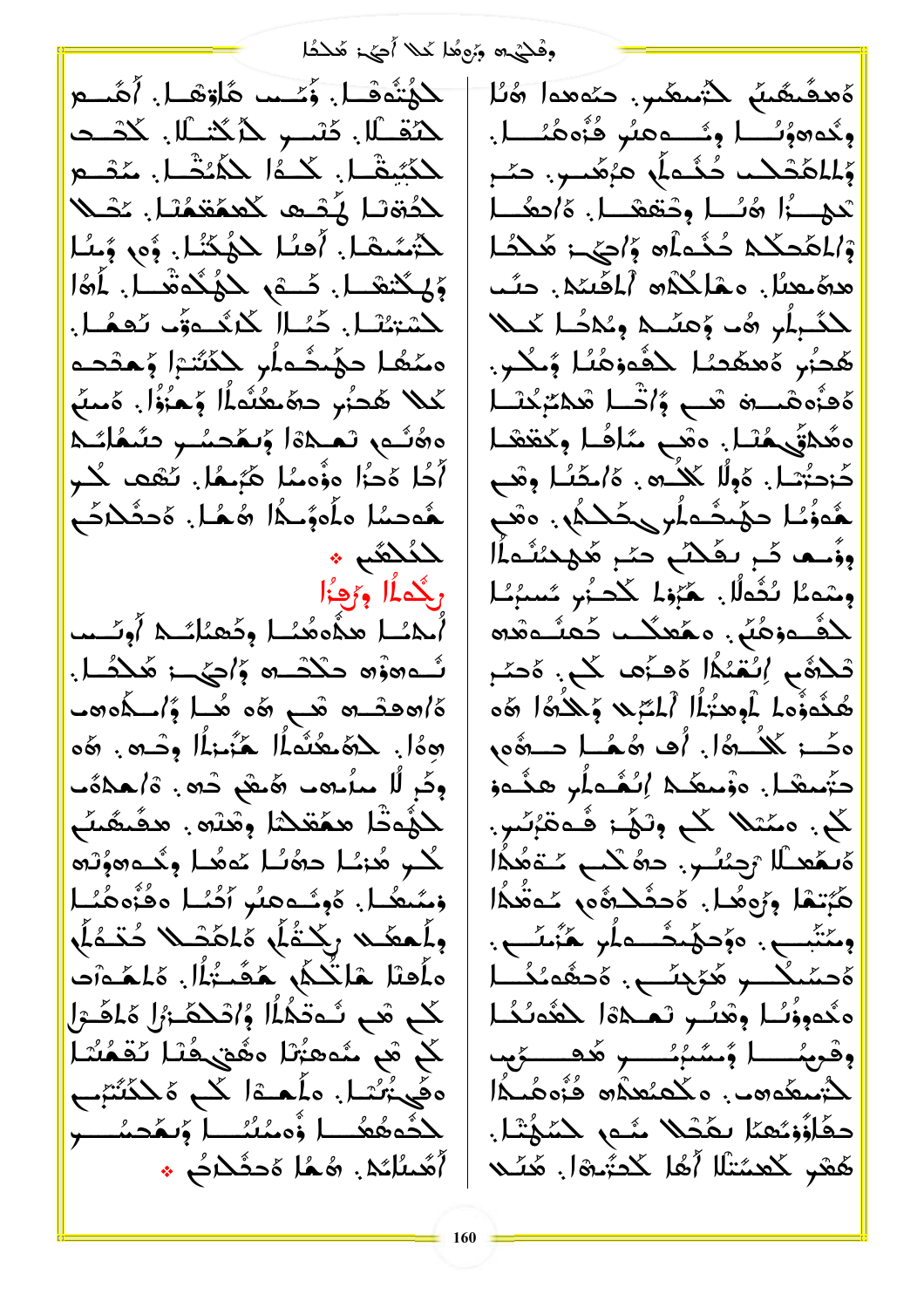وفَحْيْهِ وَرَوهُا مَمْلاً أَصَىٰءَ هَكْمًا

كَنْهِ وُوَسُلًا وَبِنَهُمَا وِنُقْسِفَ هَبِ أَسْمَائِكُمْ هُ/هِمْائِكُمْ. وُ/هُسْلَائِكُمْ هَٰدِحْبِ ئَــلا ہُحثُـلا ہُعکَّـہِم ثَــلا ہُےکَــٰ ەَھكْھَلْل ئُىلا. ە/ْݣەھە ئىلا ھئىلا لًا مْمَائَىكْنَائِكْ. أَس هُب وِلَا حِجْمَع هسِّمُ هُوَّمُ حثُلاً. هُوَّمُو كُللاً ثَلا هُ/هـءَا هُ/ةا حثَـلا حُـم ثَـلا . وَلِمُكُمُّاتُكُمْ هَزَمْسَى هَكْشُسْوَوُاْتُهْ تَبِتَكَبِ . مَنْ حَنْنَا وَهِدَنَهَا وَمِدَا أُهِقَنَّالَ وَهِدَكَيْهِا وَلَا شَدْفَكِي لَ وِؤُم هَعنَكَــا هَــم شُــلا هُــمنُـلا وِلَٰا الله الكُمُّة وَاجْتَدْتِهِمْ الْمَسْتَمَامَ الْمَسَوْمَةِ الْمَسَوْمَةِ مِنْ الْمَسْتَمَامَ مِنْ تَعْمَى هُدَا مُمْ شُمْلاً. وَٱسْلَمَتْ لَمُحَدَّثَتَكُمْ الْمُحَدِّرَةَ ثَلا ەُىئُە: ەدْھ ثُلا. وقْع حُدُوُّـُا لَهُـصْــعَه هُوۡ کَلِّــع وۡقَـــمُاٗاً. هُکَــُــدُ گُدوؤُبُ حثَلا کَہِ اُسکُف کُم حُشَاط ئَــلا . ءاهُوهُــا ءلَمُوهُــا هُــو تَــٰكُـرِ ثَــلا . ثَــز ههُنَـّع هُلْلُحكِّرْبُع هُــع هُوهكُمْ لمُعْسِدُ حثَّىلاً. لمَات سُنَّع ؤُمعُکُمْ حَشَالًا . هَلَکُلُمْ قُـوَوَٰهُمْ رُوْ حثُلًا وَوُّٱمَّ أُهِنُه لَم أَهِـنَـم لِكُـِّلًا . هَهِ وَكَ أَاْلَمْ وَوْسِعَكُمْ أَلْقُدْ هَا وَدُوهُقُا تَقْمُتُا وُكْرُوهِ مِكْبِدُبِتُ عَمِّمُلْ خَنِّحُمْاً ۖ هُعَكُبْ ۚ هَجْوَّبٍ ۚ وَقَا أُسِرِ هَٰلِيُّۃُا الْمُرْشَلِّ كُلِّ وُحَزَّەمىھُـا أَهْصَدْ لَمَعَهُمْ الْمَثْنَقْصِ مُشْكَمَهْمَا أَهْلِيَمْ الْمَسْتَمَرَّةَ مِنْ

فَأَوهُدُومٍ وَرُقِزًا لْمُحَْمِيمُ الْمُرْسَلَاتِ الْمُحَمَّدِينَ الْمُحَمَّدِينَ لَّا شَعفَسكڤنَّـــدُّا مڤيــــبِلَا لَّا مْدَفَعِمُنَــدًا. حُــع وُوَحَــْزَا لِمَصْـا تمكةا وتقبحن خسرًا خُبّا هُلًا وِوۡصُـٰا ہٰؤُھُـا ہُعکَـُـا ھَــم ثَـُـُــة هْلاَ*نْس*لاُنُـه) أ. ەھُڪد؛ِ أَهْلِ شَكْلاَن هُهُوحكْتُواْلِ. حَجْفُ أُوهُمْا ؤُهُمْ قب شُملا. ٥هُـنَا شُملا. ٥هُـمِلَلِ ثَلًا . هُمكْسُلًا ثُلًا . وُاسْبُرْا مِنْهُۥًا لْمُثَلًا. ةُالْمُلْمَة حَثَلًا. ةَلْكُمْ ثَبِ ثَـــلا . وثَـــلا ۖ لَـــهُ أَن مْعَلَّابَــــلا . هُ لِمُشَلًّا مِدْءًا وِتَمْلَأَسَنًّا. هَ لَمُشَلًّا هْــْرَمْ وَاهْدًا. وِوُّهُــا هُمْكَــْمَــا هَبِ هَٰۃتا وٖكُتُنا هُدكُتـْٓ؛ وهُم يَخُتُـا ەلمىتكتا. ولادە يېڭىب ەئبۇل ەلْدە بەڭلا دَثْلائى، ەَدشَلا هُلا حقَّلُاهِ أَحلًا وِمَتِّبَعٍ وِكْلُهِ مُأَا هُوحسُا وُٱحكُوَّا حدُّمُّا ﴾ ۿڔۏؙ**۠** أَكْر وِلًا حُدوُب. هَجِزًا وِلًا خُدِهَٰب ٥ؤُ٥مُمُ وِلًا مْحِكْدَلَ. وُحَصًا وِلًا وُحَصًا هُحِسْنُوا وِهْبٍ وُجِعْسًا لَّا أَحِبَّائِكُمْ هُهِدُّههُداسُه وِلَّا هُـنُو كَسِمِ هَه وِلَٰا هُـــُوْبٍ. وَلَا هِـهَـُــُـــِ كَــــِـمِ وَهُو وِلَا همَّكُم وَّحَدٍ هَم أُسرِ تَكَدُّنَا هُم تَعْلَمُا. وَحَدَّەنا وَّحُـا هُعْكَكْب مْع هُةتا بِهُب: هُبكْبِ أُوهِنُكُمْ وَلَا ت*ْحِماْمِيحْدُنْائَ*ے. ولْل ت*ْحِ*اھُھ*مُنْائ*َ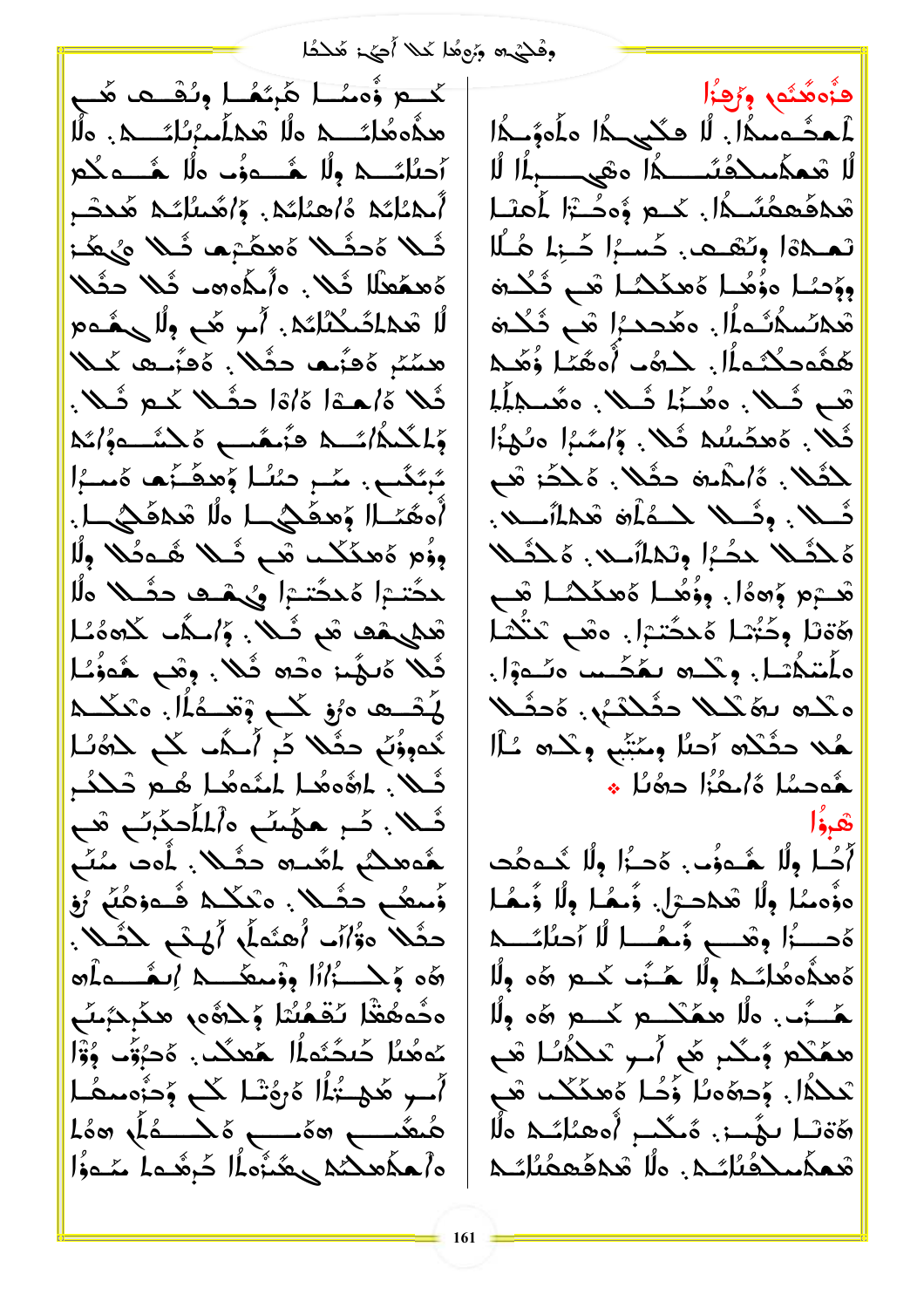وكُلُّهُ مُعَثُّماً لَهُوَكُلُّهُ قُتَبُ وَكُلِّكُ ەَحەۋەھُھُــا وِمُكْـــە ھُرِھُـــى لمُوت أَلْمَنَّ خَلَّ هَلَكُمْ هُنُوهُ أَوْحُوا ة/لمَحْصَدْ. شُبْبِ هِيُكْ أُهْمَّا! وَبِكُمْ. هَكَيْكُنْقْلُ دْوَكْكُ هُيْجَكْ. هِلُوتِ ٱلْمُمَّلَّـــدُّ هَجَدُّ.وَأَوَلَمَّا حَجَلَا هُدها أهلا هوَّبُا كُنْ أَهكَّوُوْ. وكُعنُــدًا محمَّــوَجِد نُعْوَعُــا كَـــر ألمئهنَّــــم. شب قَنْئــــم فـــزَم هَ لِمَعْدِدُوْهِ أَنْهُ حَذَا هُمْ هَيْ بِمَا رَبِّكُمْ ا لِكْفَرِحَزًا وَحَزُرَهُ وَلَلْوَجُلَ وِهُوَ كُكْتُلُ رَجُلًا هؤا ويُحتَّسِيه حسَّىرةًا ومُعَدُّساً سَمْهِ هُـٰدُهُ مِـهُـٰدُا مْبِي هِهِمْـا هُمْ أَوْكُل أَهِكُمْ كُلُّهُ . مِلْهِت لُل هِزُهِكُمْ ٱلْمُلاَمَا هَمْزَجْهَا أُهِ هُمْ هَدْهَالُمَا الْمِسْرَةْ سَنَّةَ مَكْمَشْرِرْ. مَسْنَمْ الْهَ هِ هُهُندُا وُجِعُهَ هَي آشاً لَا فَرْهَٰدَ. هُ لأَسْمَعْا دِيْتًا وِلًا هُوصُلا أَلْمَكْرُبِهِ. حَزْمِيدًا هَدمَ ُسُلّا أَسْعَدُا لَمُسْتَدَة. هَتَـــهُمَّا مِسْتَكْسًا أَهِيَـــلا مَــُــة هَ كَكُفُا وِلًا وَّسعُبِ حَنُّى الْمِكْمَةِ مِنْ الْمَحْكَمَةِ هؤه. لمُوت ٱلْمُضَّــد شُوهَــا لِمُوتَ خَيحَصَلِكَمَ لِمَاتَ مِنْ الْمُكْتَبِ الْمَكْتُبِ مِنْ الْمَكْتُبِ مِنْ كْلَحْنَا مَنْدُبَ مْدَسًا وَسَنْعًا بَعْبِ كُنْ كَلًّا هُتَعَـٰدًا شُـهِـمُـدًا أَوُّـعْـدَهُ هُحعْرِبُهِ كَعُلٍّ أُهُـعْـهِ . هُـحـهُوْا كُـرِ هسأةَ للكَعُسا وَيسْمِؤُو، وصْب ەقىمكەرگىم قتكر كىلە ھەككتە.

هَهْمُنُنُسُــدُّا لْمُتَبَحِــَـبِ أَهْشَــمِلَى. هِلْمُسَاْلِ حُهُنُّكُمْ أُوْحِدًا وَحِكْلَهِ. هولًا تَعَكَّفَ: هَـــ تُــمِئُتُبِ عَزِيْدَكُمُّا وِثُلا مَبْدِءُ ۞ كَسْأَلُمْ وَٱسْلَامُ }. أَوَلِمَعَهُ كُلُّبٍ وَالْمُعَلِّمِينَ وَأَمُّوهُ مِنْ الْمَعْلَمِينَ مَّدْحَمَهِ مَنْهُْدَوْهَاهُ لَا مَنْعَسُداً وَحَشَّىلا كَرْوْا اخْدَوْبَ هُرْئُنَا. هُحرَّمٍ ۖ يَن لَمُوَحَم اللَّهُ وَ هُوهِ حَمْدَ إِلَيْهِ لِمُءقشا وُٱاسُا هَعكُب هَحفَكُنا لا الْمَوْسِفْيِرِ رِيْهِكْ يُهْدَهُ مُمْكَنَّة حْنَقْهُمْ. ثَمِ أَلْمَمْ مُحْمَدًا حَنْقُسِهِ هْمِ هَٰةَلًا وْشَدُٰلْتُمْ أُهقتُـاهِ أَسْلَمْ. كَلْمُوْسًا شَــلا خَزْخُمْتُــما لِمُتُوهُــا ة المستمل، مكْعُبْدُ: ـُـمِّلْ كَسْـــرُا لْمُنْدَوُمُّد*َ*ا الُّا أَسْلَابٌ وَهُبِ هُنُّا المحشم وأماه منسما مهْجَرَهِ الْمَشْحَدُ مِنْهِ مَهْدِمٍ<br>هـم مَكْدَوُّــه عاصفُ اللَّهِ مِنْ مِنْهِمْ مِنْ<br>هـم مَكْدوُّــه عاصفُ اللَّهِ مَــوْعِ حسَّـــودُه . كَهُنْــُـــملَّا أَلميْــــدَّا وَّحكُبِ. أَحَضُا وَحَسِّعَـدًا صَنُـدًا وَّسَلَمْ أَهْيَسْهُ هُدْسُهُ كُلُّتْ أَعْلَيْهِ هلُمُلْحَسِ لِمُشْمَلًا إِنْسَمَ. هُمْكُسْوَل للأمعن لأا ألمستأم مئنّب وواد حسْعِدًا ٱلْمَلْقَيفِ ضَرِ لَٰا شُلًّا فُكْسٍ كْسِحُلًا ٱللنَّكَ حثَامَُلًا هنُدًا هَـع هْلُه ٱلْمَكْبَاءَ هَجَهُ هُنَا ۖ لأومعنْه أَهُبِي. هَ وَأَوْٓالُ هُبِ وِهْدَوۡ مِنۡدَلَـهِ عَلَيۡهِ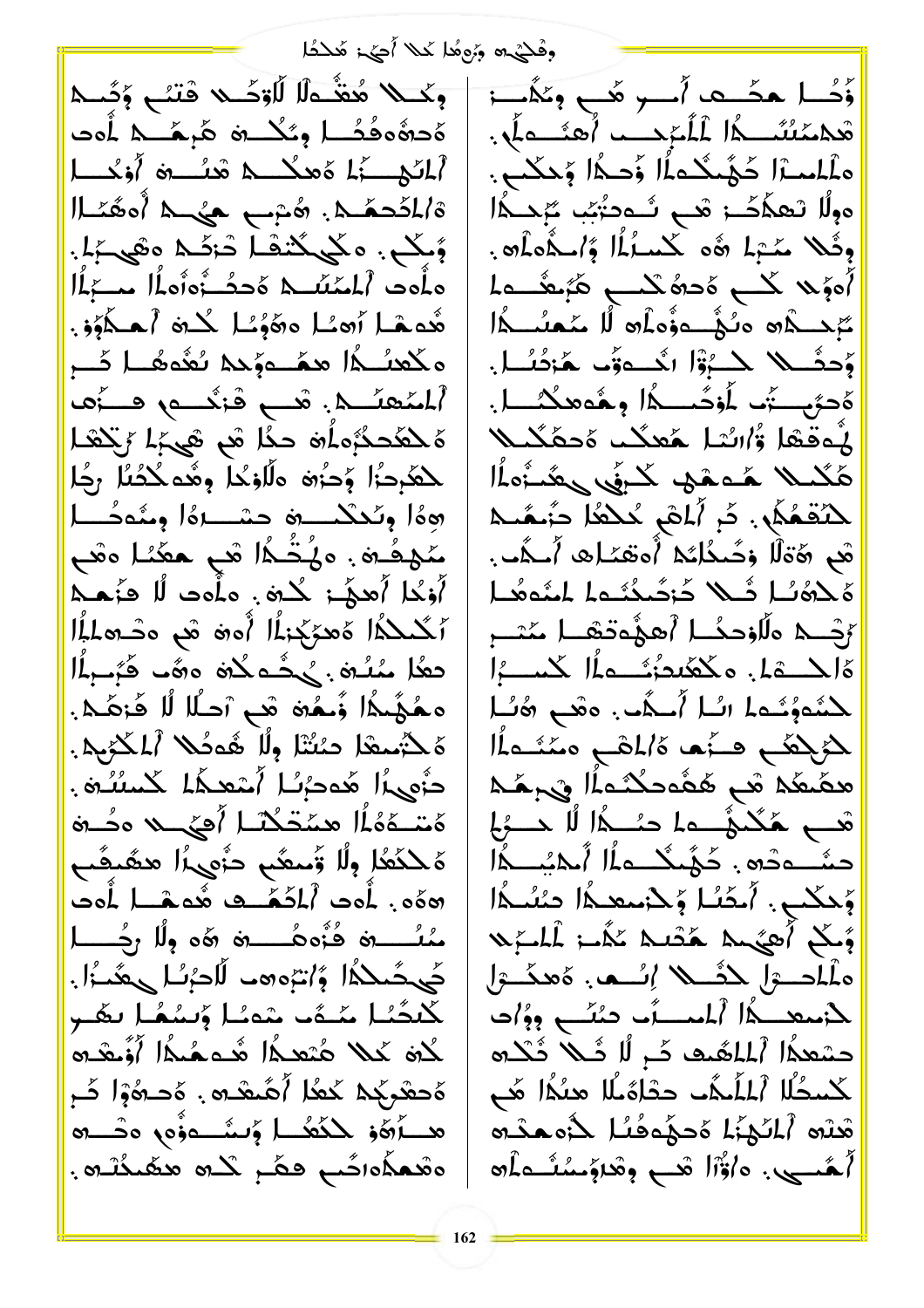وحُلْعُلُ حَيثُمْ حُقَقَاً. وقَوْيُكُ وَوَا هڤَىغُا ۚ كُرٖ مُّبِلُرٖ حمَّاهُا ۖ هُنَا هَٰئِنَا هِهَٰدِمُعُل: وَٱسْكُنُا وَٱوۡنَو هُوَهَا سَوِيَا وَسَنُعًا حَعَرِجُوا وْالْعَذَافْ كَعَدًا هُلِ مەَةْلَمَا ھىنْدَكْتَا. ھۇئىل ەڭرېڭىد هزَمعُا لِهَا حتَمَا وِمُكُنف وِتَعَكَّدَتَ وَ هَــم نُــدَكْمُاْ وَجْتَـدُواْ. وِكَلَّمــۃ هَــم مــْكَةُٰاْ هَٰائَبِ كُحَتْبِهِ كَمكْفِ مَدْدِ أَنْ هُدَهُمْهِ أَنْ هُدَوْتُكُمْ الْمَحْدَدُهُ أَنْ وَحِكْمَةَ لَمَكَمَّا أَلَمُّ وَرِيَّىكُمْ هُجِدْمِ مَتْلَى هُمكُكَ مْعَصُلَ وَسَنُعُلِ هُمِدًا ، وَمَ الْمَشَاءِ وَهُ وَمُعَالِ كَمِلًا لَهُمَا اللَّهَ أتتو دُقت من مآسل هُمآمره ەَسلَاك ھُتَعَدًّا ۞ه هُعطُب. هُبِنُعُـا وَّاسِبِ هُوْا هُتَعَــدًا هُرِهَــب حَبَـُـد أقب والم أن وقدي الله الله من الله عنه الله الله الله عنه الله الله عنه الله عنه الله عنه الله عنه ا مُعَزِيكِماً. حَعْدَجِكُمْ وِكْبِمَا هِرَسْمِا لَاه هَمحُعمًا مِلْمَت هُوْا وُحِمْدِجُـِـمْ رُوهُـا هُبِنُعُـا وُاوَحِكَــم عُـٰةهُـهُا هُوْا أَىثَدِيهَ وَاوْحِكُبِ حَمَّى كَيُّفَ كَيْخَا كُـكْوْنُ وَهِـنُــٰهِــاْلِ هُــْ. وكَــلا لْلُوْخُـل وِهُدكْتُلُ هُكْتُلُ دَكْرِيلًا هُرِيَعِيدًا إِوْزُا هْعكْكُ لّْاوْحِكْبِ حُــٰةِهُدًا. حُوهُــا لأَهْلَدُا شَي حَقْنَبُ أَوْحَكَبٍ حَتَنْاً. وَحِدْمِ إِلَيْكُتَ كَعُدًا خَاصَّةٍ. هُكَنُدًا ەَىكَئا مَارْهَانْكا مَەھْلا كەلگىل بَعْثَ وُوَضُلًا لِلْكُعْثُ، وَوُوْلُ وُهِهُو سَمُّـا مُحَبَّسٌم كَثَّە وُسُّـا وُسُـا لِمُوهِ صَلٌّ أَسْمَدٍ مِنْ وَهُو هُنَا وُٱلْمَلْ

هَ لِكُلِّ أَسُلٍّ وَحِشَمَتُ الْمَسْوَحَلَّ مْلُوْ وَدُّهِ هُمُوْآفِ كُلُّهِ ﴾ لَّامْلًا وَبِ وَحَمَّهُا وِهُده هِنْدُهاْ هُدَاَمَهِ وَهَٰا هُـودٌمِ هُموكِّكُـم كُـره . فُوهمُـل شَكْسِيلا هِمُسْيَلا «وْا وِزْمِيطَكُمْ إبعُملُه وتعُمِد وكُرجُددًا هكم. ةُامِلًا وِحُعِمَّىؤُه هُدَوْا هِ دَهِ وِكُم فُتْقٍ وَهُوَيُوا أَكْتُوا هُنُواْ مُدَلًّا ەتْــە. ەقىــ ئــەتمْلُمْ كَمىمَـــدُا هْكُمُنْذُو: وَٱسْرِ مِنْكَةُ أَا هِمْتَكْتُلَ همَّتْكُمْ حُنَّقْهُكُمْ أَمْنُا وِبْ وِحُعُا ۖ وتمسع ووُقست وهُدوقسا قب تَّعِيْبِ إِمَّاءٍ. هُوِجَازُلُهُمَا هِمَّسَلًا سُرِّيَةٍ كُلُّه ةَامِرٍ لَا هَتَلْ مُّمَلًّا ثَلًّا هُدِوْرٍ تَكْتُمْ. شُنُّا خُتْنُيُّـ هُءُهِ مُحَالَمٌ. ەُحعَّتىـەُلُم شَم ھَعُـا شَهْىسْـع. ءهَم مَتْلَم أَحْدَهُ ثَلَ هَدَيْدَا هَ حَكَمَا حِمَّسَةُ الْمُعَامَلَةَ مِنْ الْمَسْتَصِرِ. هِهُوْا وَعِدَاهَ مُكْلَفُ مَنْ هُعِدًى أَهْدُر وَالْعَلَاقُ وَدَهِ أَهْوَى وَهَ ا الْمُرْهُمِ الْمُعْنَعِكُمَا مِنْكُمْ لَذَا دَّامعزُانسے ، ہالماْلہ وسننٹ کے هُڤُـهِكْهُا لَّاعْكَـــع وِدُقَّىــع وِكْــهِ أَحْدهُ أَ هُو وَأَرَاضٍ مَدْ هُ عَلَيْهِ الْمُسْلَمَ لَّاعْبُ وَهرَوْثَـهِ آحنُـا وِهُخُـهوُّها، وَهر ەُوِڤُدۇھُلاھُە مَمْـدُما مُللْـد. ٱلْمَل ومثنئسًا هُوْا أَحْمَدهُ هُو رِجْحَدًا هُدحْرِ مَتْلِ وهْدِيمًا حَمَّزُا ٱتّْسَلّْ هُعِيَكُم كَشَرْسُلُ وِهُوْا حَقَّهِ كَعْدُهِ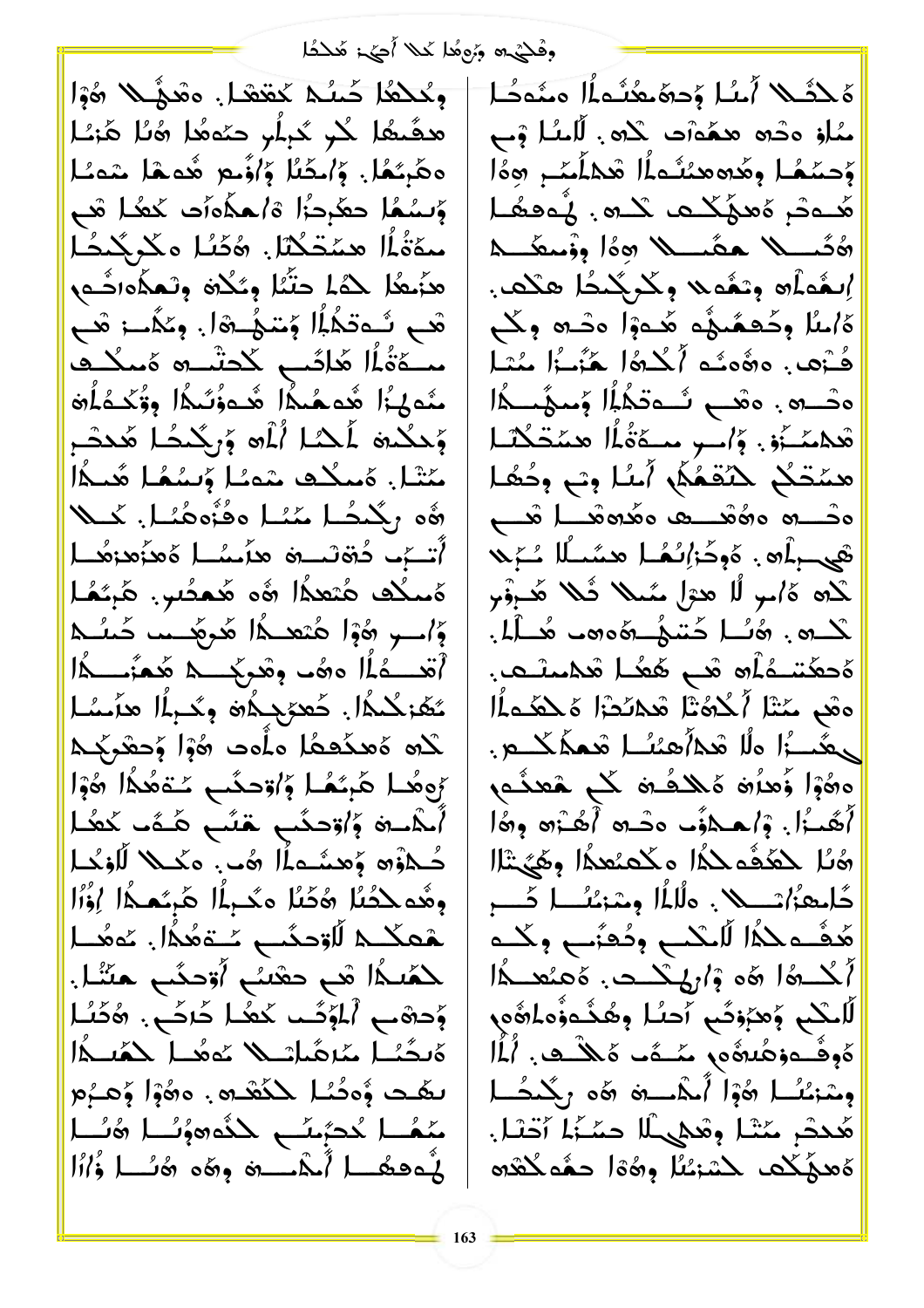كَعْدَهُ مِنْ الْمُتَكَرِّدُ مِنْ مُكْتَبَدِ مِنْ مَنْ مَنْ مَنْ هُزئاً كُدَّ بِهَا مُه حَعُبُ لَّا كُتْ وَلِ دُےءُلُّا لَّاحٌتِ ْلَا حُدْدُ اِ . حُقَدُهَ ا هزَمِنُه أَا لِكَتَمَكَّلَ اسْلَا هُ هُوفِكَا هَ لَكُكُم مُصَنَّهُ الْمُحَمَّا هَ حَكَّتُتْ الْمَسْتَقَالَ ههُ تعلَّا وَحدَده كَذَا هُدُو. أَنَّست أَنَّهِ حَعَلَاثُمامِ حَعَّنُتُمَا وَنَمْوَا لَحْرِ هُٰۥۢٚڶ۫ڵۿؙڂڶ؞ڡڵڶڞٞۅٖ؈ٞڴؘٶۻؙۅؚۿؘڔٮٞڡؙڶ هُمُا هُحثُكِيَ لِمُلْعِبٌ \* تحليأا هُصْلًا هُنَا أَكْـهَٰا كَنْهَا وَيُـا وِحْتَفِعْلَ. هُزَدِيٍّ ۖ كُنْ ِ. وَتُهُنَّ كُنْ قُبْ لَهْ تَحْكُمُ الْمُحْتَكِمَا الْمُخْتَوَىٰ وَمِعْهُمِكُمَا . وانْمَ مِنْ مِنْ مِنْكُمْ مِنْهِ مِنْكُمْ مِنْكُمْ مِنْ مِنْكُمْ مِنْكُمْ مِنْكُمْ مِنْكُمْ مِنْكُمْ هأهنَــه] مُكَعِكْــدًا. لِمَنْقَكُمْ لَم مَكْفَى بَنْبٍ 5ْرَەكْبْ كَمْرَكْتُمْ لِمَنْتَهَاءَ فَرَاءَ مَنْ ݣْݣْشْبْ. ەھْشْر ەھْكْݣْر ئەتلاپ صَّلَــكَمْ. همَّقَــم كَلَــم هَـكَكَتْتَبَـــم كِيْحْتُمَا أَقَا وَمَؤْهَدِ وَمَعْ الْمُحَسَّرِ لَحْمَ أُكْتُمْرَ دَوْدَسُتِرَ مَنْشَا دَكَبْتُمَا الْأَهْلَا ەْحثْلامُ لْمُلْعُمِ \* وَالْمُلَاهُنَّى فَأَوْهُنَّهِ لْمَدُّدِيماً. لَكْمُه أَيْكِمَا هِدُهُ هُمَا وَ«ەەُ أَحِبُّدُ . ضَ ضَعَدَّەمُحْتُملَّه هَمَّت. 6ِّ0 وَوَدْت كَلا هُدَرْدًا وِالْغُمَلَٰا. كَرِ لَّا ـَهَكُمَا لَكْبَرْسُلَ وِلْمَحْدُمِيكَ 30 \$0 وُهكم كِرِيْكْمَا هُؤُلًا فُمِنَّهُمْ ەڭجەھ ماۋد كېچىگا ئىغا بۇشمال كُعِدَةَ تَعِنْداً. مِكْنَفَ مُتَوَسًا وَسَنُعًا

وُهَزْهُــــه لِمُشْـــوهُمْ. هَ لَكُمُــَــهِ هُدخَرِ مَتْلَ مَمْهُد أَلَمَ كَلَاتَكْتَبَرَا وَكْلُهِ هَـرُمْ مَكْمًا وْأَهَدْ: وْأَحَدُّـا وِهُدِهَا أَوُّبِعِ سُوبًا حِعَدِدُا. وَكَنْبًا حكَم حزَّره وإنْعُا حَقْدَاؤُهُـه كَحلا هَٰىغًا لَمَسْمَعُتُمْ وِحُلْفُا ضَيْبِهِ أَهْدَهُ هُذَا ٱلْمُسْرَفَعِ وَمُسَارًا تَمُسُمَّد همُسُل: وَحَدَّيْكُمْ إِوَّالاً أَسْدَوْمَا كُلّ ةَادَوَّهِ لِللَّقْفُلُّ وَهُدَفَعَقَبَّ كُمْ كَمَلاً تَمْهُ أَوْمُلُ وَحْقَقَالَ وَمَرْمَ وۡاَحۡـــہ مٰر محۡنحۡمَــٰـہ حکۡنُــا ہُنَــا وِكْسَـــە۞ۇلْ فُـــْمِكْمَلْو وُلْعَمْنَسَــــنْ. كَمْنُوْهُمْ هَٰـذَا حَنَقْهُـدْهُمْ کَـٰـ همّنٌو أبداً لمّ هَم أَبْ الصَّوْمِنْ الْمَا وَهُمْ فَيِيلًا تُوَدُّنِكُمْ! وَهُمْ شُلاً مَعْمًا. هُوَدَٰٓئِىٰٓا وٖئقفُمَّهِ وَوَفِّيْتَ وَهُوَ أُهْلَابُ الْمُنْمَعِنُّلْ. وَثَبَ ثَلَاثَهِ أىكلم وهُتِسمُم دَهْنَهُمْ كُلِّ هُلُبْو هِ هَتْمٍ أَكْثُوا هَمْلاً أَهْمَلاً. هَ هَكْعُـاً كَمَّىلًا هُوعُلًا مَحْتُوا هُوەلُكا وقى مْنْشَاءِ. حَدَّمْكُمْ! وَشَعْ هَيْجَمْعَنْهِ! صُمُا وِمْعِ نُويٌّها وأَوْعُواْا وِثُــلا فُهنَّتِي الْمُوهَبِ حَكَسِبِلُو هُزَيْنَ الْمُسْتَقِيدِ الْمَشَارُ الْمَسْلَمُ لِلْمُكَلَّمَةِ مِنَّامًا ەھَبُمُّــــەلُّا لِكُوْتَـــــــــو . ۋوۆُا وَوْدِيرُهُـــا لَكَعْمُقَمُّلْـــهِ مِبْرُــُـدِا مِنْمَدُّـــا حَكَمْــــةِ. تَحَفُّــماًا كَمْشَــْــهِــاْ لِـكْمُرْيْ مِــــِرْهِ . وَحِنَّــهِ الْمُ ەھَبُمُّەمُّا ۞تَقْسُرُهُ . ئُەلَّىُّا خَسْبُرا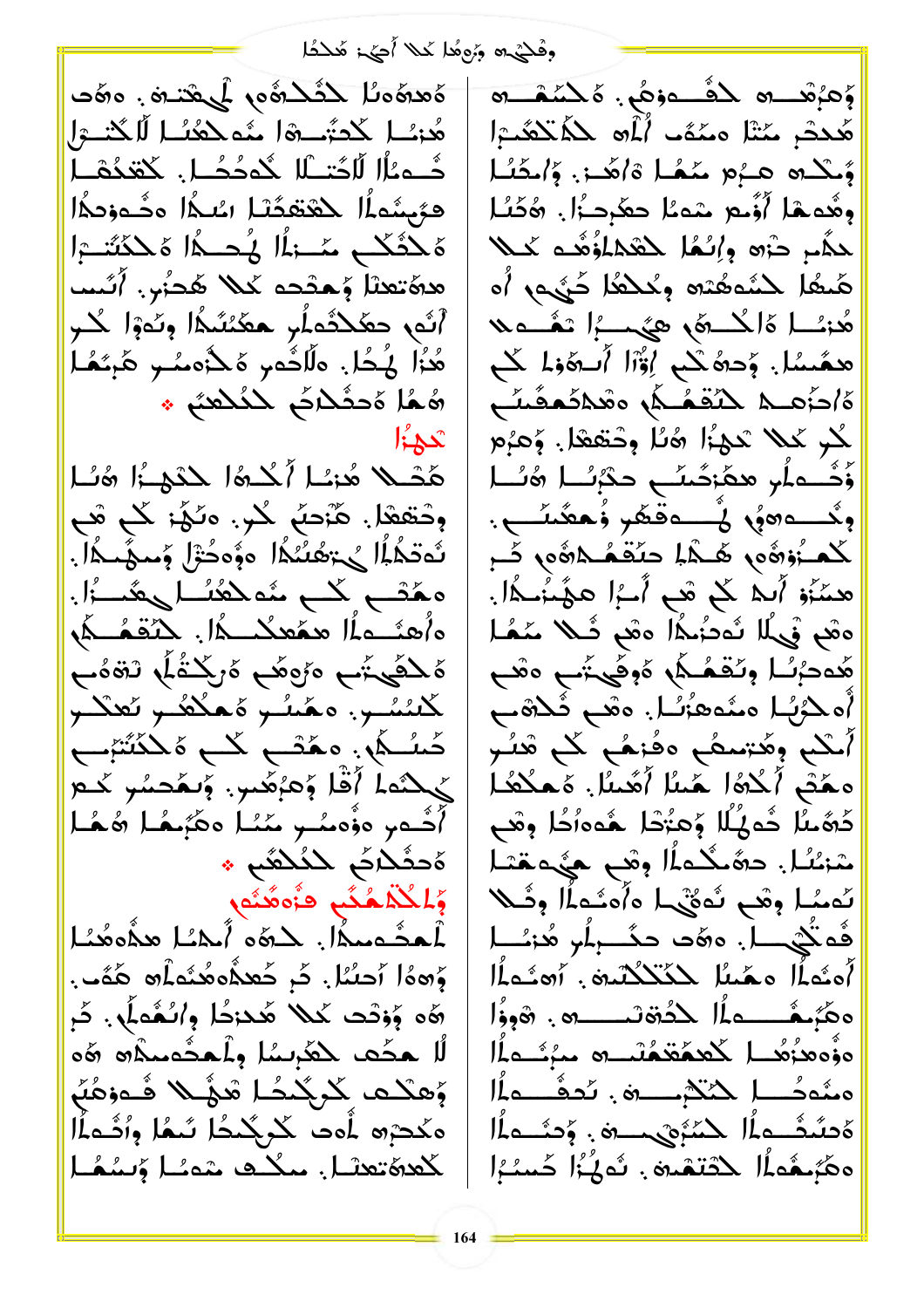كُمْ وَهَذَا أَمْعَزُاتْكَا ، وَهُمْسُوْوَ للْكَلَدُدُوْلًا. أَسْلَاهِ مِن مَوْا شَي وُسْعَد سَمًّا تَعْمَدُ جَزْ نَيْ، هُـأَمْ هَاْ قُبْ فَنْتَ هَءُلْ. هُدْهُوْا لِمُعْصَلِ رِجُمْحُل هكَكُمُا رُاوْ 1هُ٥ أَهُـكَ وَبِ وَهٰذَــمِ ههُا أَتْبُوهِ أَمْلَ هِهُا كَكَعُكَلِ أَهُكُمْ وْبٍ وهُسْمٌ 160 أُسْرُه 200 حَقُكُمِيْتِ أَثَلَ هؤا. ةَعَكَّتُ أَكَرَّةهم وِهُدهَا ەُبكە دُاھُل ەھُـع لمشىھ أَتـُوەت أُهتُسِمْ وِوُّكْسەھە. هُقَهُمْ أَسْكَمْعَهُ وِهُدهَا هِعُتمَٰبٍ وَأَحِبْهِ ثَهُدِيهِ كَّاسُهُم كَلَاهُكُمْهُ. هُكْتَكُمْ كَعُمَّا حفَهْلًا مِمّزْحُل. مِمْمئل يُسرَ أَهْبِمِ هِهُمْ هُدِهَا حَعْرَبُهِ هُمَّنِيهُمْ . أَلَمُلْ وهُوواُكُل للكَعُل وتَدحُبْنَا هُم سكَةُمَا أَهْبَا هُـ;اُل: ەَهْشَسُـا هُـنَّى هُـنْزه وِهُدها. اهْتِفْ هِ خَعْرُجِكُمْ وَٱوْخُلَ وٖهٗدكتُنُا هُتَــدا . وِثَــدا أَسُـٰا وِهْــو تُعمُّا شَدْهِصْهِ هُمْشَمْ شَدَّهُ لَٰهُ تُلَكِّرٍ. وَهُوَهَا يُحْتَبِدُا حَكَّرٍ. وَهُنَّى بِكَ مِنْبُهِ عَالَمٍ مِنْ مِكْرِيَةٍ مِنْ مَنْ مِنْ مِنْ مِنْ مِنْ مِنْ مِنْ مِنْ حَرَّكْتَهْـا وَرِكْدُـا كَتِسْا وِكْذَّـةُلَّى ئُــــــوقُ، حَقُّـــــوطًا وِمْدَهُكـــــدُو هدَيْهِمْ، حلّفها ههّمَا مَعْبُدا ؤْەسُلُلگە شْدەھُەنىبٌ . ەڭىغ شەھْل ؤُكُلُّ أُهْنَىْبُ ۚ هُنَّهَ ۚ وِكَحْيٍ مِّعْدًا ۚ وِهُـهِ فَ مَاتَ مَهْدَهُ لِكُلا لِكُمْ مَعْدَات لَّامِعْزُاتِكَ . هَجِسْمَا وَسَيُعًا أَعْلَمُ:

حقْدِبُهِ هُمْنَدُا لِمُحُلِّ وَحْمَدَ سُأَلَ هُ حِمْلِ وَالْحَدُّلُ: ۿۥۏؙٛٳ ضَكْحَطَ وهُوصُل وَ كُنْ وَوُوهِ وَهُوَ وَلَدْ وَجْلَا وَهُ مِنْ مِنْ مَحْمَدِ مَنْ أَن تَعْلَى اللَّهِ مِنْ مَنْ كْلُـْهَٰا. وَهُـُرَٰا وَكُـْـوَهُوا وِئَــٰلا. وَهُ وكلكْسَا هُبْتقا ممْلُتْا هْمْتَرْهُنَا وقللأكسم فُنُوهُكسكُا هُبْعِصِهِ ه هُــه مَده . كُـــر هُه قِب أَتَــهُمُاْ رُبُّنِ 700 . حَبْرِ أَوَّآاً وَلُّهَ قَفَا وَّأْلُبُم آئبٌ. جُرِ مَيْرٍ حَيْرٍ أَمِكْنَا وِجَاءَ ٥٥ هَ فَوفِصُلِ لَاتِعِمُتِ مِنْ هَدَمِ مِنْ اللهُ عَلَيْهِ مِنْهِ الْ ةاستُطْل وكعحط حبسكو ألمًا أهُمز ههُ أَ. هُومِنُوؤُه هِدْ هُمُ مَعْجَزُه هُومَ. هُ/فَتثُم سُمِّعٌ هُكَضَا هُهَا. سُـِ كَعِمُوْۤا وُٱتٶەٯ ٱثَّمَاۢا وِدْهِ هَٰدْا 160 ). ەُسْتَبْسا وَهِجْسَتَمْ وَهُ هُمْعَل وَرِجُدِهَا هِدًا هَا: هُلَا يَهِ هَيْهَا وُرِكْدَهُا حَدْءٍ حَعْرَفَ مِءْمٍ قَنِنُدَو اْلْتُٰهَاْ كَاهَّتْــْهُمَّاْ. وَلَّاحِفْزُ/سْــلا شَــِ كُحرُّه أَا هَزُه . مُّه لِـزُا فِي شَدْهُمْ. هُهُ اللَّهُ هُما لَلْعَلِّيمَ وَحَدِّدِهِ مَتَّبَالًا ومُوضُرًا هِجَانِ وَوَبَاتِكُ وَمُسْوَلِدًا كُمْ شَوْيَكَ مُحْمَمٍ إِسْتَهِمْ مَتْتَلَا هُكَةٍ. ٱلْا مْدَهْلا وِيُءْهِمَا وَرِكْدْدَا مِنْعَـٰ;ا لحقب هؤا. هُه وصَّه حقاً هؤا. كْلِمَا ورِكْدُ ادْ اهْدَا هُوهَا كَتْتَعْكُنْتْ كَتْتَأْ وْبِ أَسْلَاهِ مَاهَ ا هَمْنَا هَجَزْحَهُنَا خَرِيْبِ: هُـع تَدْه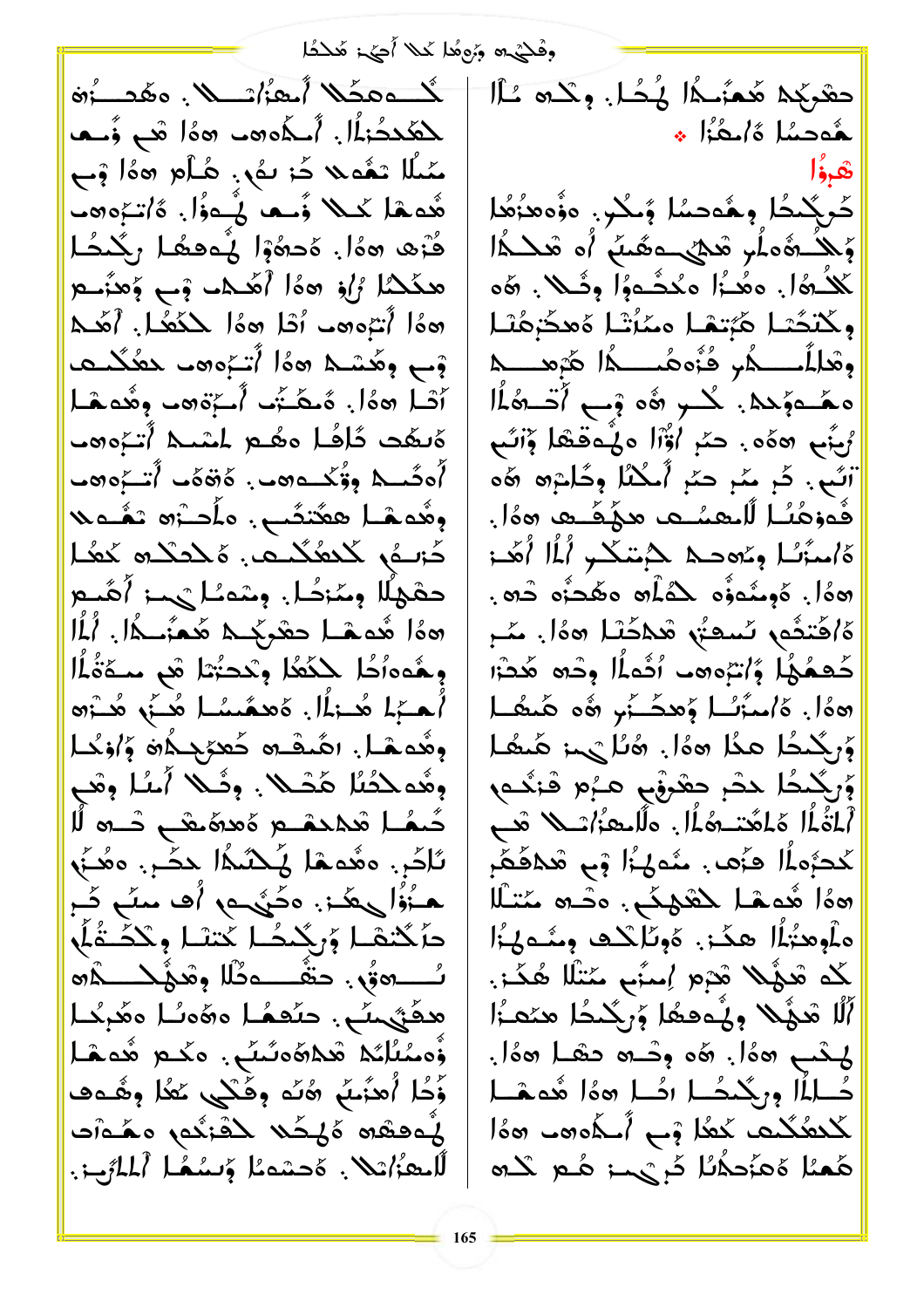وفْحِيْهِ وَرُوهُا يَحِلا أُحِيْءَ هَجْجًا

وَجَدَدَهُ وَأَلْمَلْكُمُ أَنَّا حَدُّا أَحَد وهَزِّب هُكُم إِبُل. هِ هُل وِهْكُمْ هُ كَهْلُرُهِ. كَمَسْمٍ هُمْ لَمْتَكْسَبُو هُهُمْ وَ إِبْلِ. وَدَّاتْنَا وَّامِه كُرِ بَاهَا وَيُسْكُمْ. ەئىلا ھَے وَّاسط كْبِر تَعْتَا جَمَّتْنَا وَلِكْكُمْ. هَدُدُا وُلْكُو لَهِ ٱ حَزْلَتُ!. ەَحْتَدْرِحُتْا لَا تْعَكَّكُمْ تْـْه مْكْلًا هُوهْدًا ودُومَاْ وِزْوِفِلُهِ هُزَفِ لَكُنَّهِ. دُّەۋە ئىسسەھ ئىللاھىسىم . مەھلىل هْلاَكْمِفَىلِّ خُرِ هُزْمًا. هُو مِمْتْزَلْمَا وَحَــزا مَوْكَــكُو . هَجَ هُــا كَعَــولَم وَاهَبِعُبا هَجْنَـٰهِ. أَيْجَنُـٰا وَجِوَقِيسَـا وِيَٰىثَـٰمَلٰٰٓٓہِ. حکّٰــہٖ لَمَــٰٓٓۃِڡ ہٖضَـَّفُـدۡا وفُوتَكُمْرِ ۚ كَمْ لِمَدْيَا ۖ لأَمَمُتَ دُوَّنَـا حَسِّنُ صَدَّمَ الْمَسْتَمَرِّينَ مِنْ الْمَسْتَمَرِّينَ مِنْ الْمَسْتَمَرِّينَ مِنْ مَسْتَمَرِّينَ هُعفّفتُمْنَا حُدِّدهُرٖ أَسْمًا حَقَنَتْهَا هِ وَمَتَعَمَّدُ الْمُسَبِّئَةُ مِ حَمْدٍ. حَيْحَتْ وتشْا كُنْبِ حْمُدْ ۚا نَيْءَ حَمَّتْ ا كُعْصِرٍ. كَتَوْمُهْما هُدْوت. كَتْحَدُّهُا مسأدم لأترسل وكمُسْرًا همُسمل حَعزُ معُنُماً اللَّحْقَقَالَ اهُم حَكَّمَ مَمَّادًا . كُدَّبَـــةَ أَمَّالَكْتَـــتَلِ هُــــمْآتِ هُــــع حفُومبُا وَلِزُونُوماً كَرْمَدْا وِهُزَىـزَى نَعْمَلْ لِمُعَالِّدِ الْمُوتِكُمُ الْعَالَمَ الْمُعَنَّمِ الْمُعَامَّةِ بِمَعْلَمَةِ مِنْ لحَمَّدَهْــا لُا مْعِكْمِدْ:ُسْـا كَهْــِلا . مَّــٰقَاهُمْ دَدِّـُـٰمَامِ دِّهَـٰۃٍ. شَـٰٰمَاتُّھُمْ ۖ دأەفُرِ هَبُنُغَا مُنَاوْ. آلموكُ: كَتَسْتَكْبُر وڤب مُكْم. مصَّمîت كَمَّتُبِّصُب, مَكَافًا كَامِدَاتٍ وَتَعَلَّمَ كَلَّلاً أَنْتَفَ أَيْكُمْتُ

ەئەقھەمە كەقلام كىغگىك. دَوِّصًــد حَيْرَصْـــا. هَ/مِّئــد هَتَــدْا حــزُارُا وَكْلَهُ . هُنُهُ وَٱلْمَوْسَىٰلِ كَلَّهُ أَحَيْ مُحِجْدًا. هُجِجًا وَيُعْبِ لِأُوزِحِكُمْ ەئىىنخە ەدكەت كى زلما ەھبۇ آسو وُسِعُدا وِهُـمِـماْ صَرِ أُهُـزِ. حِعَبَــلا هُه گُديمٌ دَكْمَةٍ عَشَمَهُ أَهْدَا يُحُبل حَلوْجُبل وأُدوهكُمْ ولا 160 حعُمُعَتْنَا ولًا حدْمُـٰٓ;ا مَٰاهَا أَبِـم ٱلْأ دهْكِمُرٖ ههَّنُا هفَكُمِ أَبِ2. هَيْتِمْا هَزْمْا أَبِي هَ جَعَيْتِهَا هِمَيْتِمْ وَجَهْدَ أبد. وهُعْد حْزْدْئِب وَّاه ݣْلْدْهُ! أُبِيهِ وَبِشِيهِ هُبِ بِمَعَيْنَا. أَه جِبْرَه وَجْدُهُ لَـ هُكُمْ كُحْشَى مُحْصَّرِ أَبِـمَ. هِ مَنْ اللَّهُ وَإِلَّا كُمْ شَدًّا هَا مَثْلُوا مِنْ اللَّهِ مِنْ اللَّهِ مِنْ اللَّهِ مِنْ اللَّ وِلَمُاْلَمَا حَدُمَكَ. كَمْ هُيْمِ إِنَّا كُمْوٍ. ەڭلخا شرەر ۋاسى گىپ ئاھيل. أف هُوۡۤا ـأُوڡ ـهۡعندٓـد و مُوۡثَـا وَٰٓلِيَسَـٰمِ حكسب هؤوقيب كمسبو. هُاف وِلْاهِقْتَابُو تُحِلُّبِ. هُكْفُخُ ِب تُسْو ممُنَّوبِ. هزَّملكاً ممرًّا اكْتوفْاً أَمَّتب إِنْساً. وهُقَمْ أَا وقَانِسًا. وكَلاَؤْسِ هُعِمًا لِمُعْمَدٍ دُهِ حَمْلًا. وَكُر ثُه تَمْبِ شَمْلًا شَبِ أَدَيْ: أَحْمَلُوقُوبَ: ەزُوفمال وچُەھلىي ھالى وتسال كُلُّ لَّكُلُّهُ هُنَّهُ ضَمِّ أُهُدَ. فُسَاحَكِ أَتَّهَٰذَ وِثَرِ لَا سَلَمُكُ ثَبَ وَمُعْلَمٌ. فَكُلَّفَ لْمَحْسَنَةَ وَٱسْلَمْسَكُمْ وَسُنَدْسَ مِنْ الْمَعْلَمَةِ وَالْمَارَةِ وَالْمَدَاءِ وَالْمَارَةِ وَ ههُ هِنٌم حُب حُبِيبًا وَّجًا هُءُمِ.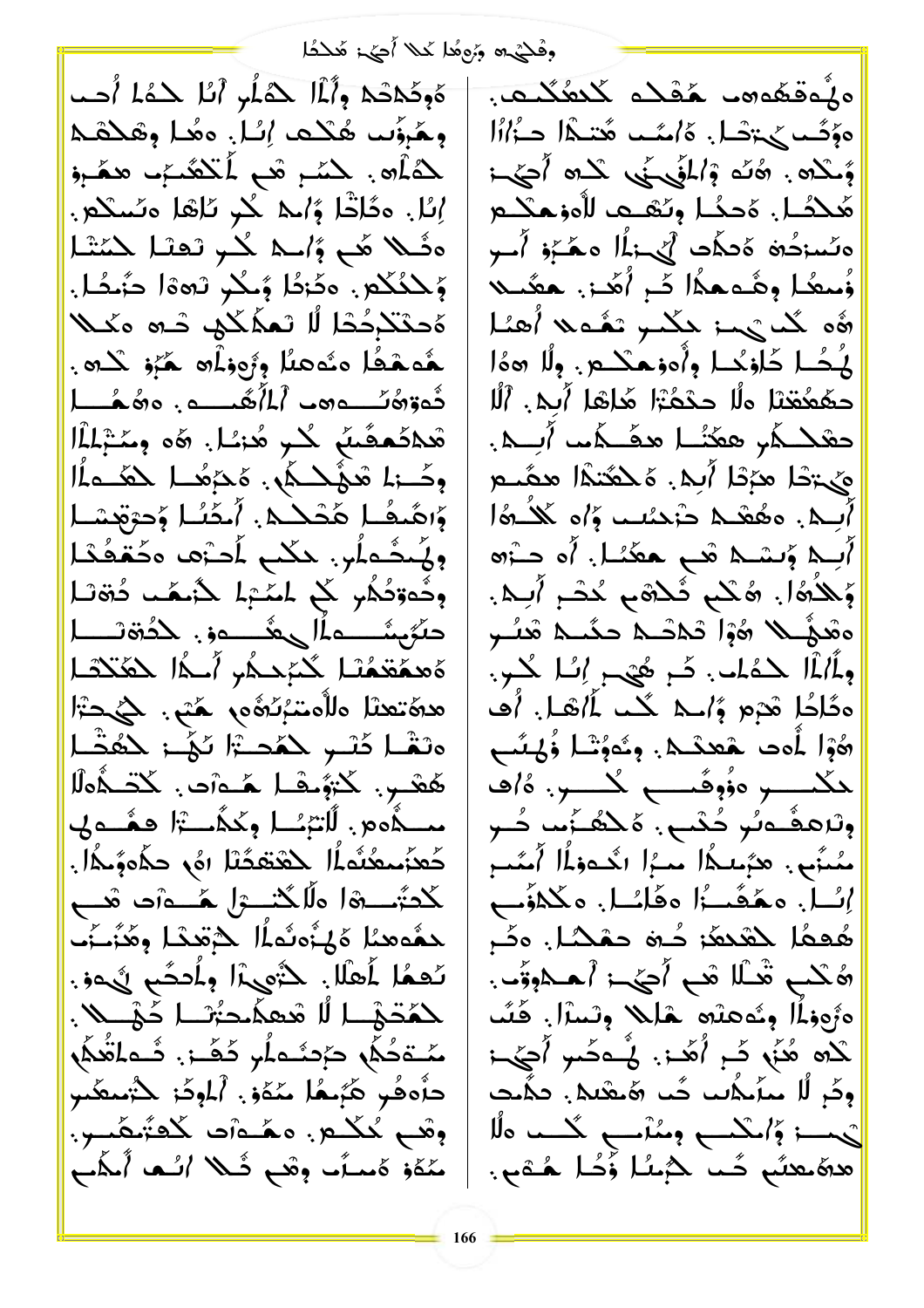مَثْلًا. وِكُرِ أَفَ هُمُّا هُزْمًا هَفْشَهُنَّ حُمْلًا ۚ تَحْهَـٰٓءُا ۖ هُنُـا وِحْتَفِعْـا ۖ وِلَٰهُ هَـا ەلمىڭـــــــــو ئــــەتىدادا ۋەەب كـــــى ھــــــ أُكْلِّكُ -زُلْ. مْدَسْـــا هْدْيَخْتُــــاً. مَعْقُمَـٰ مَّتِعُلًا. مِمْعُـلِ مَّـةَكُمِ ەَسْھُھَى ەَھْدُە ھَقْتَكَىلُ دەنُل ت*ك*بُرُ \*

**گرؤا** همَّسُا كَلاُهُ! وُلَّى شَلَكُ! هِكُوهُنَا. هُوِلًا ۖ هُـُووُٰٮ ۖ ذُـٰٓ وَ دُنُـٰا ۚ وَ حَٰٓ أُوهُمُـٰاِل وَّاجُلاً هُوؤُهِنُما هَٰٓبُهُما. هُيْ مِنْبَ ەھَــەۋىئى ەھكىتىئىــى گـــو كـــلا ثَلاة فِي مُتَحَدُّلُو وَعَكَنْهَا لَحْدُا يْ لِنُهْمِهِ ۚ. لَمُنْدَدُ أَ مِنْهُ أَصْفَرُكُمْ ﴾ [الله عنه عنه عنه من الله عنه عنه عنه عنه عنه م أُههُدا هُم فُومُنُا وَنُسِعْا بُكْر وَحكَم جَمَعَ مِنْ الْمَحْمَرِ مِنْ مَحْمَدِهِ مِنْ الْمَحْمَدِ لِمَعْدَرَّهُ كَلا فُوسُا مِمْتْلِ وَكِلْمٍ. ەھْبِھُلِّكُمْ هُبِ لِحَقَّدِهَــا هِنَّسُنَّـا وَفَّدْهُ الْمُكْبُرِ وَجَمَعَهِ مِنْ الْمَسْرِيمَةِ مِنْ الْمَسْرَةِ وَمِنْ مِنْ الْمَسْرَةِ وَمِنْ لِمُفْعَجُرًا وُلِّكُو نَفْعَا وَنُتَكَالَ هُم هُــمحكُرُا هَٰذُــزُا وِقْنُحْـمٍ. مَحْمحكم ݣُلُو مُدْدِيدًا. 6ه واؤْاً وَرِيْكُمْتُو رُاوُ 14 هـُــده هكَــز مْوِهِــزُّهُمْ المُعْتَــدَةُ الْمُعَ كَاوْكُا وِتْعَرّْفِي. مَعْدَٱتْ كَكَتْكَا شَي هُــوحُرُ! وقَرِقُهُــا. ة/حصَّـ: حَكْلًا هُدمُكُل مَمَّزِدا لَّكُ هُم مَعَنَا هَنُنُـــا كِثْوَوْهِنُـــا . وَهُو واؤْنُلُكَـــدَ كْمِيعُا وِمَكْلاَثْيا أَحْكَاهُدِهِ حُبِحُدُواْلِ. ەھَے عَعُما ھَكے، حَعْلاَصُــہ حَمَّا.

هَتْتَاا مْدَيْكَا حَعُدٍ. حَعَدُ كَشْعَرُا وُهِمُتَقَرُّمُتِ وَهُدَاهُ وَ هُمُمُعَبَّنَ ەھْكِلگىگىگ ەُلىر أَهدُّا كْتَحِھْدًا مىھُىضًىلّى. ەلْا لْمَهْدَا وَكَبْكَلِلُىڤىب وَكْرِ. ٱللْكَتَبِ كَبِ وَحَرَمُكَ كْلْمُعْكُمْ إِسْتُدَا دَرِيْكُتُـــو تعكَّدة: أســو ثُـكــةُ م هُنُــهِ وَحِدُحَهُما أَنْ يَحْدُدُ وَحَدَّقَهُ وَأَ وَّاحُقُبِ وَوَّاسَّبِ أَنَّــب خَعْنَے اللَّ وِيَّةَ وَذَابَ وَاحِدًا ۖ لَكُمْ وَكُلْمُوْمٍ ۚ وَكُلْمَ هُبْتُهُـــو لْأَهْـــز هُوجسُـــل حَدُهُـــل وقحي حنت المستكسر المسكر ەلمەمئىر ھەمگىل ھىلى ەدىئىلاھى لمُلْعُبِ \* وقلهه وخما فأهمّني لْمِدُّمِيكُا. كَتَهُمْ خُزُّەجًا وِثَكْتُهم دْتِنُـــدًا. مُنُوفُـــا ەَمكَمسُـــا وقداممُامُنكُما وَوِلًا قدامَمُامُنكُما هَ وَحِمَٰ هُوها فَزَهِمْ لِلنَّعُلِ مُعَزِيكِما هُم هُمَدَدُبِهِ وِقْتِنُدِمِ وَهُنَبِكُمُوهَا حعَّرِحــــزُا مأَوْهَــدُــــــــــوت حعَّــُنُــــا ەھَكەَب ەُ/ھمَّىدُ مەن مَّتْا شى كَّوْسًا. وكَبِ مِجْسًا وَذَكَّى كَنَبَلا هُــــەقكُلُو ەُلِىْــــــــم لَىكْـــــــەلُو. ەُوَوّٖىھُىھى كېّ مىھَقُلًا مَىٰتِھُلَا دەتىم ۇھئىا ەلە ەھكىر خىمْلُر ەھگىا ھَىُر. ھُڪَلاَمەت ەُ/ھُىدُمەت كىُم مْتَوْسًا وَسَنُعْسًا. ۞ه وَٱسْلَاهِ ٥٥٠ هَا لمُّەھھُا وُرِكْدُبِ مَنْا ەھُدْتَـ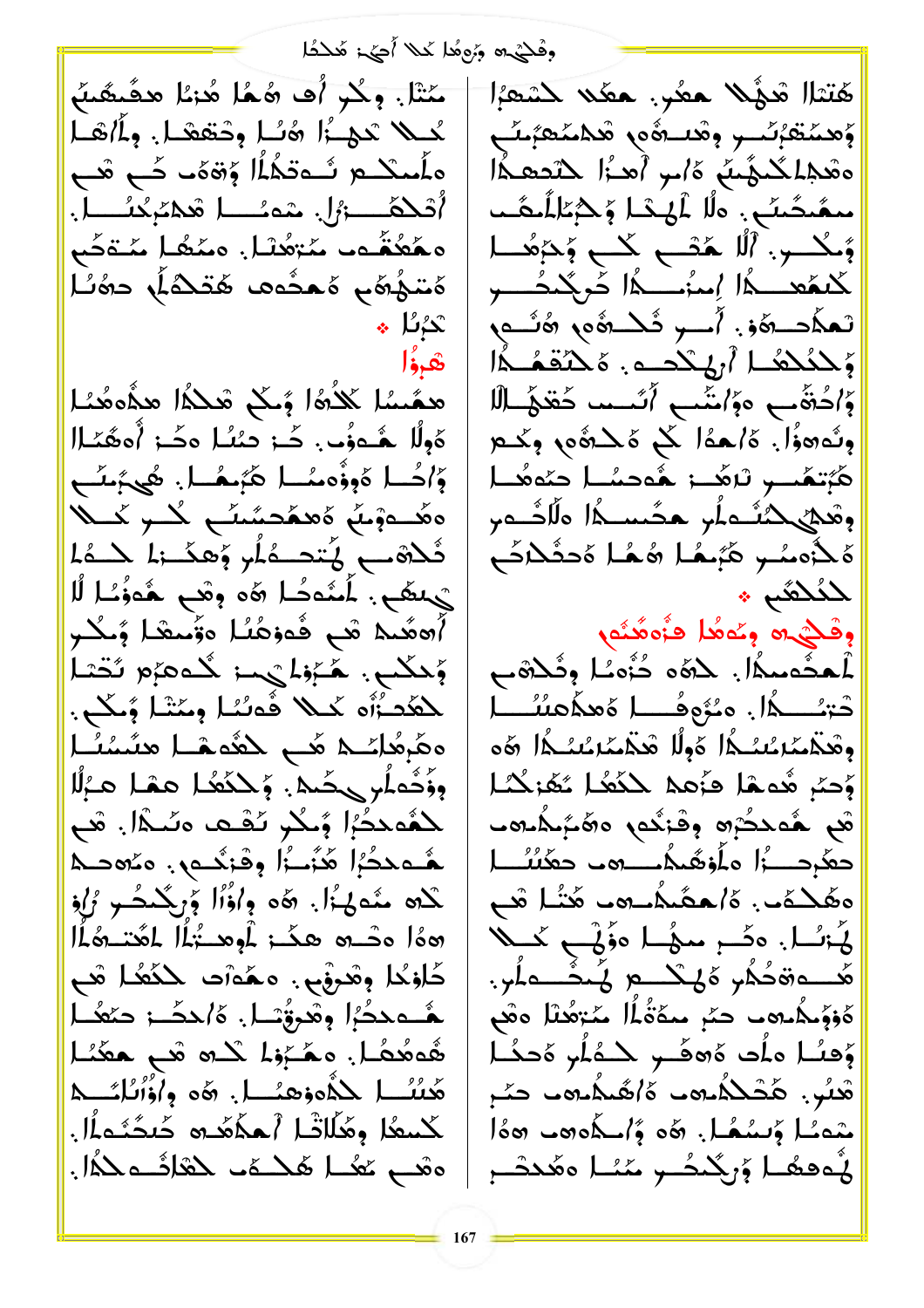وَهِدهَ هُم لَا تَاحُرِ ٱللَّهُ لَهُ مِنْ كُلُّهِ مَنْتُ لَ وَكِكْكُمْ مِنْ الْمُعْدِمُّ فِي الْمَحْمَدِينَ الْمُؤْثَلَ وهُوَقَعْدا وْاهِلْكُوهُ حَيْبِ هُوهْدا حثَكْاتَهُ أَوْىُلاً اتَّەب وَّاوْتَنى نَـْعَـفُو أُسو لَّكُمْ الْمُكْلِّدِ، وَكَمِنْكُمْ الْكُنْلُ كُلْبٍ. وِهُـــملُرِ لِهَــْـــم 169 هـــرُم هَٰعَنُمَا!. ٥حُرِ إِنِّي: 60ا ثَـلا تَتَّنُدُمِ ھَے كَعُمَا. تُنْقَسُ وَرَكْبُ رِيْشَا مِنْآتِي قَهَّ شَتْكُا هُنَّكُم قَهَّ هَ مَحْكَم أَدْمَٰلًا وِهُنَّا «هُ) لَمْسَمْ لَيُكْكُنِ وِلَٰا هْبِهُما هِمَّنْ اهِهَا لِلْكُعُمِلِ. وَهُمُّا حُكْتُبُ هُم هزَّمهكُدَمُّرٍ هُزَيَّا. وَٱحْمَـٰا وَحَزَّاأًا وَآهَيفُو ٱلْمُأْهَبِ كَعُبًا وَهِنَكُمْ هەمى مىزگىگىگە ئىسسىزگا ئىسى هَوۡقَدَه، هَمنُــا ، هُكَنُــا أَه كَــم<br>وكُــه كَــكشَــهو مُنتَّبــه كَاهَّمَعُــر ٱلْل هْـمحْدَّدُوَّىـّىّ ـأَ/هْل هُم هْـزْـأَا دْهُــدًا وفُنسُا دەُوُهُتى ەَحَسُمُـە وَرِيْحَـت ثُهوْا أَسْلَمَ لَلْفَعُلَى هَ لَكُمْ يَنْبِ. كَامِرٍ وَائْلُ حَسَّوْجًا ۞ه عَمَالٍ وِنُسَعًا كَسَّدَّةُ. الْمَاسِمُ الْمَحْسِرِ لِكَسْكُلُونَ وهُوُمًا هَىمَكَلا تُدمِعْتُهِ هَدَهَبَ فَيْ تَبْ لَكُلُّهُ ءِ ، وَهُرَمُن بِ نَفْعُـكَلِ تَكَاهُبِهُـــ وَوُهْكِـــكَى حَـهُــُـــّـــه لُمْر حرّوهُما هُنُما هُبُمُما مُتَمِلًا كُم كُسْلُبٍ وَجَرْحَتُـماْ لَـدْهُكُـلا ۖ لِـاهْرِبِمُـا ھتَىسُا هُڪِمِ، ثَلا. ەُحِمْ رِجِّةُ أَنْ وِئْكْبِلُو ەُوھُبِّتْھُىو. ەلگىسا ھُـەقتْل هُـــ; مَمْـحَـــت هنَّـئُنُــٰـبِ. هُنُــٰل وُلُڪ

وِدْهَٰۥۢۤا ـهُبُوۡدَا أُسو مَثَالًا وِمُعُدَلَ ۖ وَدَٰٓ أَكْسِلًا هَعْكُسُلا كَمِنْكُمْ مِنْكُمْ وَلَمْلَةً وِهْكُمْمُدْمَا (200 )، وَلَا أُووُّب كَلْتَوَمُّل حَقَّحَدًا زُدًا. هَمَكُ لِمَوْجَدًا وِكَلا هَٰذَهُدَهُر. وْلِمُلْ هِـلْا هەْ فُـەتْدە هَيْجَوْقُل. شَدْلُوْشْلْ هەْل ەشْدْفَكْيْ هَبَ هُءَثَـاً وَهُبَنَبٍ هزُهَــــــــــون. مَنْكُفَ الْمُشَمَسَمَّا أَوْمَتْنَكَمَّا فُنَّهَ هەُا ݣْلْتُمْلّْ. ئىس ھۇھُدەت ھُنْنْا ەھَكەَب ۆتىسُّا ەُوۋەشا ھەزگ ةەّ ئىل مۇلئا ئىل ئىمگى  $\mathcal{L}^{\zeta}_{\mathcal{N}}$ ,  $\mathcal{L} \mathcal{N}$ ,  $\mathcal{N} \mathcal{N}$ ,  $\mathcal{L} \mathcal{N}$ ,  $\mathcal{L}$ وَوَّىدًا وَصَدَّعُهُ الْمُرْمَّدُ وَهُمَّا وَمَعْنَظُ لْمِتَّقِعِ. ٥دُمْ نُمْعَكُمْ وَّ٥شَاهَ وَ۞لَى رَبْعَ ِّهُدهَا حكُدُماُ! ونَعْرِ هَــِ هَــٰ:وُماً!. ەضْر ھُنُّـْھالُّا ھْرْضُـٰھ لْحَـٰھُاُرٖ ھمُّـر هنُسُسُو. فَعْبِا كُلُّه وِتَحْصُرِ مْعَصًا وَسَمْطَ. ەَئىقىقىدەم لْلْمَلْ كَيْت هُعِنُداً. وهُدا وِنُصْطِ هِهْ لَمْعِنْدا لمحيحة المسأو هؤا تده وتحلأها الصُّاءِ وَمُ الْمُعَامَدِ مِنْ الْمُعْصَدِ وَرِيْدَهُــو قُذْهِ هُدًا. وِهْــهِ ٱلماهْزَهنّبِ هَــم نُــمَتُمُلُل وم عالم لُثُــملُل. مقــم هْبَلُه وُاصْحَفَرْهِ وُاسْلَمْ أَصَبْ حَسَّنَّا وَحِكْكُم، أَصِحًا وِحَمِحَـٰٓٓٓءَلَّا وَمِحْبِ فُزْهِ هُنَدُا أَهْدَلِ. وَٱنْجَنُبَا وَٱوۡنَبِهِ هُدهَا سْدِيَا حِعَّرِدُا. هُكِنَا حِدَّب لِمَعْمَلُوْهُــه حــزْو والحُمـا. وثَلِكَــع